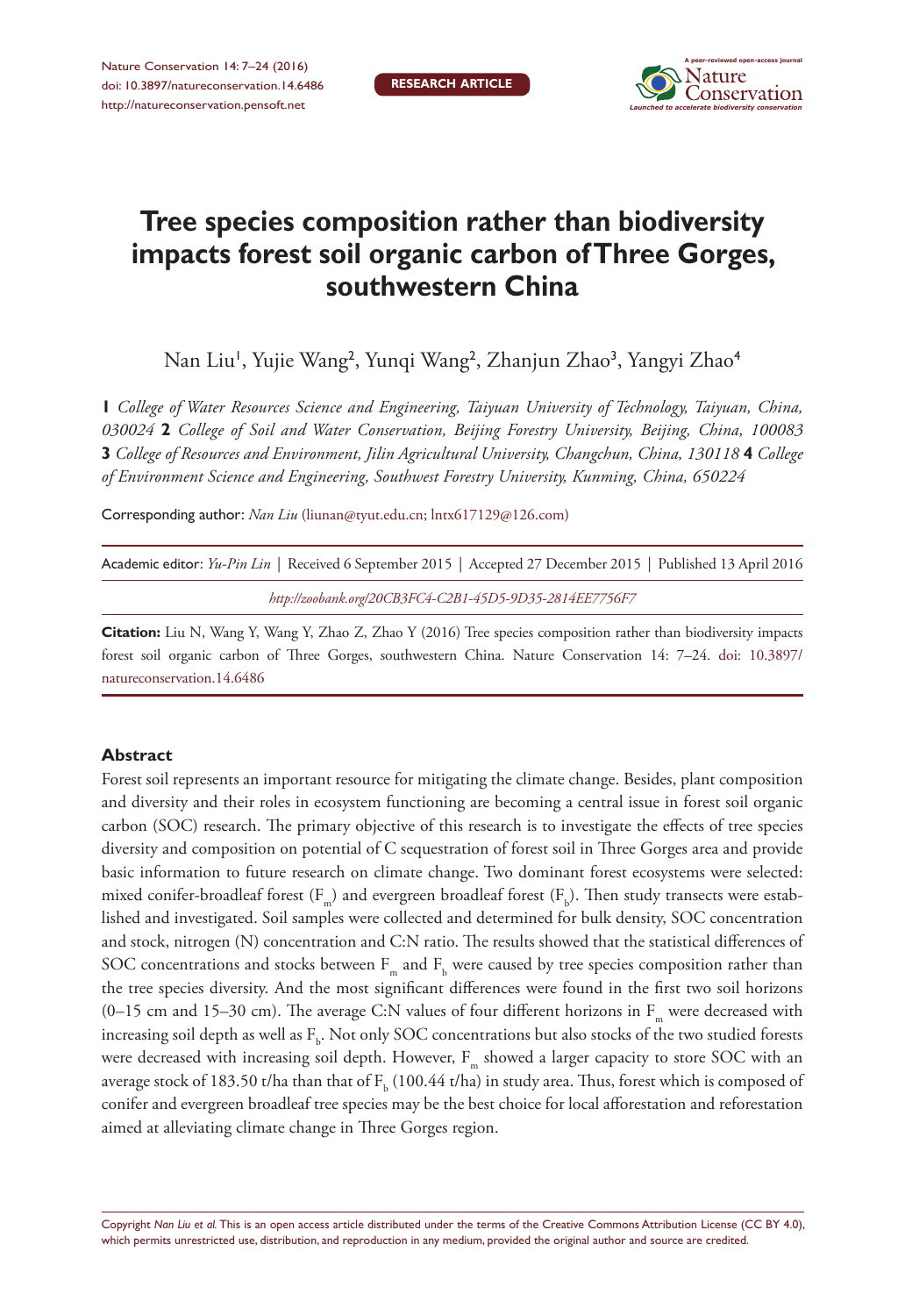#### **Keywords**

Soil organic carbon, tree species composition, biodiversity, C:N ratio, Three Gorges

## **Introduction**

Scientists have long been concerned with soil carbon (C), because it is often the master variable determining soil fertility (Malhi et al. 1999; Johnson and Curtis 2001; Johnson et al. 2002). C enters the soil through both litterfall and rhizodeposition and leaves the soil mainly as  $\text{CO}_2$  via root and microbial respiration (Sulzman et al. 2005; Cleveland et al. 2010; Díaz-Pinés et al. 2011; Sayer et al. 2011). However, as one of the most important green house gases, the tightly relationship between  $\mathrm{CO}_2$  and soil  $\mathrm{C}$ is generally accepted in the context of global climate change. Thus, known soil C stock has become very important for assessing changes in atmospheric  $\mathrm{CO}_2$  concentrations and of global climate (Dixon et al. 1994; Schimel 1995; Søe et al. 2004). As the largest pool of terrestrial organic carbon in the biosphere, more C is stored in soil than is contained in plants and the atmosphere combined (Jobbágy and Jackson 2000). Global surveys of mineral soil organic carbon (SOC) indicate that the soil holds about 1500 Pg C in the upper meter of soil (Post et al. 1982; Eswaran et al. 1993; Jobbágy and Jackson 2000), and most of this SOC (roughly 70% of all SOC) is contained in forest soils (Dixon et al. 1994; Batjes 1996; Jandl et al. 2007).

The potential C sequestration of forest ecosystems is widely accepted (Batjes 1996; Jandl et al. 2007). In fact, by sequestering large amounts of atmospheric C, forest plays an essential role in the global C cycle and is thought to offer a mitigation strategy to reduce global warming (Dixon et al. 1994; Chiti et al. 2012). However, the extent to which the vegetation layer influences SOC stocks in natural mountain forest land of Three Gorges area is still poorly understood. Moreover, many articles about SOC have been focusing on its stock of a large area, for example, global scale, hemispheric scale or national scale (Eswaran et al. 1993; Dixon et al. 1994; Batjes 1996; Fang et al. 2001; Goodale et al. 2002; Li et al. 2004; Chiti et al. 2012). The SOC of smaller scale, such as forest communities and ecosystems, is not considered enough, especially in the aspect of relation between SOC and forest composition and diversity. Composition of tree species has a pivotal effect on soil processes, including the cycling and accumulation of C (García-Oliva et al. 2006; Díaz-Pinés et al. 2011). For example, trees drive litterfall inputs, rhizodeposition, animal manure and rainfall distribution, soil temperature, and consequently they shift soil microbial quantity and activity (Simón et al. 2013). Based on composition, the forest area can be classified into various types. Proportion of different species in the same plant community can be quantified through species composition investigation. Therefore, it is important to consider the influence of tree species composition on SOC stock at given sites, as it may provide a basis for quantifying C pool in forest, which plays a relevant role in the global C cycle (Mathers and Xu 2003; Chen et al. 2004). Our study will be added to the growing body of information on soil C storage in subtropical mountain forest of China. But beyond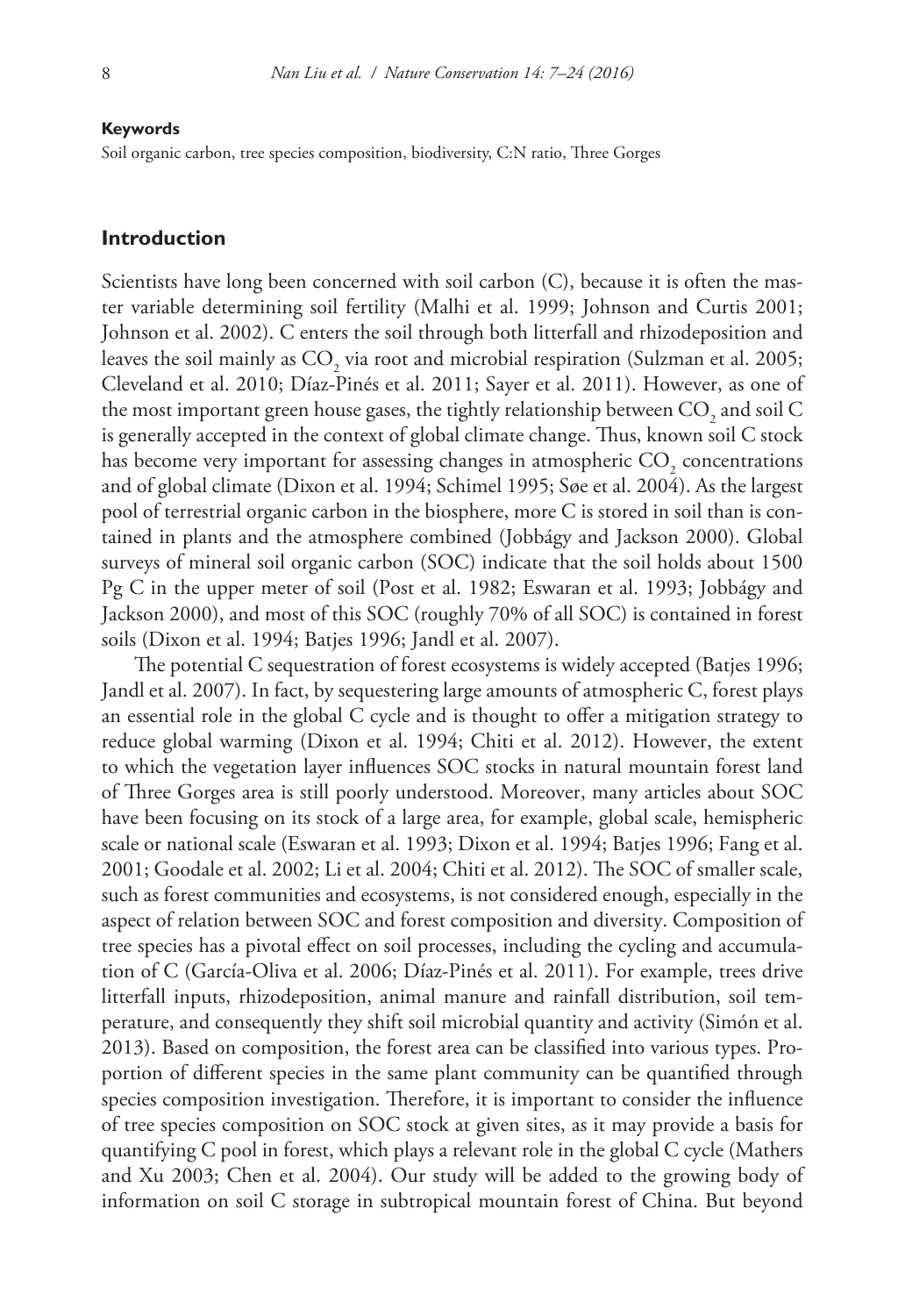that, the relationship between plant diversity (i.e.: totality of genes, species, and ecosystems of a region) and biogeochemical process that regulates the ecosystem has been a central issue in both ecological and environmental sciences recently (Bunker et al. 2005; Chen 2006). Many studies have suggested that plant communities with high species diversity may promote more efficient use of resources compared with those of less species diversity and thus lead to greater net primary production, and consequently higher C sequestration (Saha 2008; Saha et al. 2009; Meier and Bowman 2010; Wang et al. 2011). However, Huston and Marland (2003) indicated that ecosystems with multiple species are not necessarily more productive than ecosystems with few species. Many natural ecosystems with low plant diversity, even near monocultures, are highly productive. Nevertheless, ecosystems with multiple species indeed provide some insurance that they may be steadier and continue to perform a particular function even if one of the species is lost. However, quantitative estimates of effects of tree species composition on SOC stocks under natural forest ecosystems remain scarce (Chapin III et al. 2000; Berger et al. 2002; Díaz-Pinés et al. 2011). Therefore, forest composition or biodiversity, which can be confirmed as the dominant effect on ecosystem C sequestration? The issue needs further researches.

In natural ecosystem, nitrogen (N) is a primary nutrient that limits vital activities of plant and microbe (Vitousek and Howarth 1991; Hu et al. 2001; LeBauer and Treseder 2008; Wei and Sun 2009). C cycling is consequently influenced by soil N and C:N ratio (Cleveland and Liptzin 2007; Cleveland et al. 2011), and both factors partly indicate activity of microbe and level of soil C decomposition by respirations of roots and microbes. Thus, both C stock and effects of C:N ratio have been hot spots of scientific interest in global change (Hungate et al. 2003; Chen 2006; Davidson and Janssens 2006).

Because of the alleviation effect on global warming, C sequestration ability of forest is expected for more and more focus (Wu et al. 2003; Lal 2004; Bonan 2008; Tarnocai et al. 2009). Especially in China, the large developing country all through the world, the conflict between environment and develop is becoming sharper and sharper. In order to reduce the green house gas, Chinese government has been struggling since a long time ago. Many measures have been conducted particularly in forestry. In last decades, although millions of hectares were planted (afforestation and reforestation) per year, making a huge C pool, the SOC stocks of forests in China have not restored from the continuously forestry C sequestration reducing since late 1940s (Fang et al. 2001). However, little attention was paid on the composition of tree species during silviculture and afforestation. It may cause inefficient C sequestration and cause unintended disastrous environmental consequences, especially in arid and semiarid regions (Gao et al. 2011). Nevertheless, C sequestration of natural forest should be studied in detail for "close-to-nature" afforestation and reforestation and finding the best forest management plan. Moreover, about 28 to 35% of forest C storage occurs in the southwestern region (including the provinces of Sichuan, Chongqing, Tibet, Yunnan, Guangxi, and Guizhou) which is the largest in China (Fang et al. 2001). Thus, forest C sequestration study in this region is important for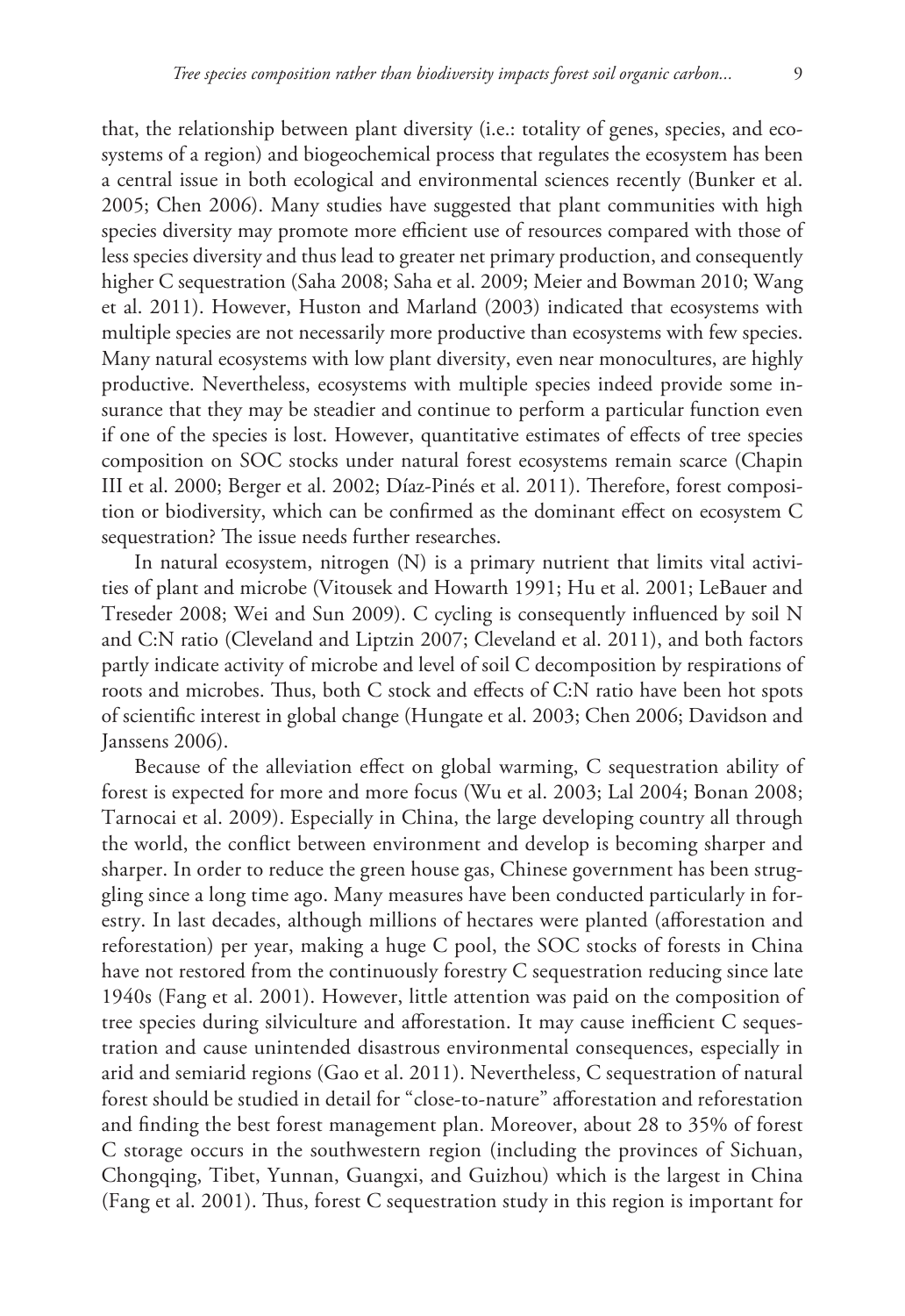afforestation and reforestation aiming at reducing green house gas in China. Since the end of 20<sup>th</sup> century, the Natural Forest Protection Project has been conducted in Three Gorges of southwestern China ([http://english.forestry.gov.cn/index.php/](http://english.forestry.gov.cn/index.php/information-services) [information-services\)](http://english.forestry.gov.cn/index.php/information-services). Vegetation coverage in this area was 35.62% by the end of 2007 and it was far greater than average of China (20.36%) (Zhao 2007). The natural forest ecosystems of the area are great potential for C stock. But study on this is still rarely showed. Therefore, the aims of this study are as follows: (1) Study the effects of forest composition on SOC concentration and stock. (2) Analyze the effects of tree species diversity on SOC concentration and stock. (3) Difference of SOC decomposition in different forests is showed by C:N ratio.

## **Materials and methods**

#### **Description of research area**

Our study was carried out at Jinyun Mountain, Three Gorges area, southwestern China. The forest area is totally 1112.7 ha which accounts for 96.6% local land area, and typical subtropical forest species are abundant. The study area is bounded by the two major river systems of the region, i.e., the Yangtze River and the Jialingjiang River. Elevation ranges from 350 to 952 m. This region has a subtropical monsoon climate with long warm to hot humid summers and short cool to cold and cloudy winters with the lowest total number of sunshine days in China (about 1000 hours per year). The mean annual temperature is 13.6 °C and the average annual precipitation is 1611.8 mm. Soil type is Kandihumults of Ultisols (Staff 2010).

#### **Methods for investigating, sampling and determining**

In our study, we investigated two natural forest ecosystems in April, 2011: the mixed conifer-broadleaf forest (F<sub>m</sub>) and the evergreen broadleaf forest (F<sub>b</sub>). These two forests are close to each other (separated from each other by approximately 100 m) and have similar elevation and same aspect. The basic information, including vegetation, soil and topography characteristics, is showed in Table 1. The total area of  $F_m$  was 17.3 ha, and the area of  $\text{F}_{\text{b}}$  is 12 ha. Transect method was performed to survey trees, shrubs and herbs. Soil samples were collected by establishing plots in transects. Parallel transects (100  $\times$  40 m) separated by about 50 m, were established in forest F<sub>m</sub> (n = 7) and F<sub>b</sub> (n = 5). Then two 20 m  $\times$  20 m plots were randomly selected in each single transect. Unfortunately, only thirteen plots were set in  $F_m$  because of topographical reason. After this, the total inventory of all tree species was conducted in every plot. Shrub species were surveyed in three randomly selected 2 m  $\times$  2 m subplots involved in each 20 m  $\times$ 20 m plot. And within each 2 m  $\times$  2 m subplot, herb species were recorded by setting one 1 m × 1 m quadrate. Plant species were recorded and counted. Biodiversity indices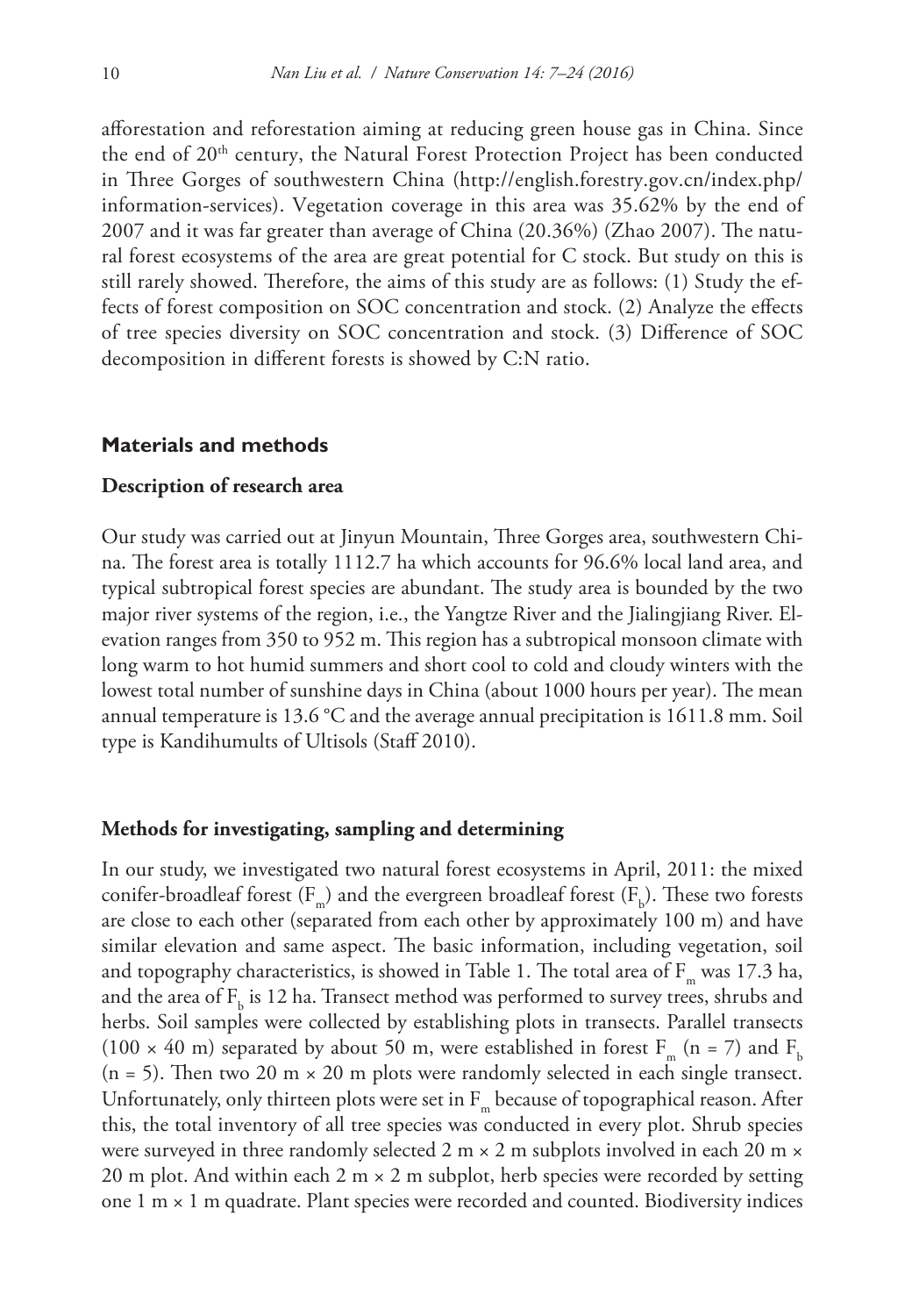|                      | Site Dominant tree species                                                                                                                                                 | Shrub species                                                                                                                                                                                                                                                                                       | Herb species                                                                                                                                                                                                                                                                                        | Soil type                   | slope (°)<br>Range of |   | Mean<br>$\widehat{\mathbf{H}}$ | Range of<br>Aspect elevation canopy<br>density | area (ha)<br>Total |
|----------------------|----------------------------------------------------------------------------------------------------------------------------------------------------------------------------|-----------------------------------------------------------------------------------------------------------------------------------------------------------------------------------------------------------------------------------------------------------------------------------------------------|-----------------------------------------------------------------------------------------------------------------------------------------------------------------------------------------------------------------------------------------------------------------------------------------------------|-----------------------------|-----------------------|---|--------------------------------|------------------------------------------------|--------------------|
| $F_{\rm c}$          | Symplocos setchuensis Brand<br>  I <i>indera kuangtungensis</i> (Liou) Allen   Rubus assamensis Focke<br>Cunninghamia lanceolata (Lamb.<br>Pinus massoniana Lamb.<br>Hook. | Sarcandra glabra (Thunb.) Nakai   Lophatherum gracile Brongn.<br>Maesa japonica (Thunb.) Moritzi.<br>Camellia cuspidata (Kochs)<br>Rubus corchorifolius L. f.<br>Rosa multiflora Thunb.<br>Elaeagnus bockii Diels<br>Eurya nitida Korthals<br>Wright ex Gard.<br>Eurya fangii Rehd.<br>Smilax china | Oplismenus compositus (Linn.) Beauv.<br>Hicriopteris glauca (Thunb.) Ching<br>Woodwardia japonica (L. f.) Sm.<br>Conyza canadensis (L.) Cronq.<br>Commelina communis Linn.<br>Stenoloma chusanum Ching<br>Miscanthus sinensis Anderss.<br>Phyla nodiflora (L.) Greene<br>Hemerocallis fulva (L.) L. | Kandihumults<br>of Ultisols | $15 - 24$             | Z | 820                            | $0.85 - 0.97$                                  | 17.3               |
| $\mathbb{H}^{\circ}$ | Lindera kwangtungensis (Liou) Allen<br>Gordonia acuminata Chang<br>Symplocos setchuensis Brand<br>Castanopsis fargesii Franch.<br>Adinandra bockiana                       | Maesa japonica (Thunb.) Moritzi.   Woodwardia japonica (L. f.) Sm.<br>Symphoos lancifolia Sieb. & Zucc. Feemerocallis fulua (L.) L.<br>Neolitsea aurata (Hay.) Koidz<br>Camellia cuspidata (Kochs)<br>Rubus malifolius Focke<br>Wright ex Gard.<br>Eurya fangii Rehd.<br>Smilax china               | Sarcandra glabra (Thunb.) Nakai   $Op$ lismenus compositus (Linn.) Beauv.<br>Hicriopteris glauca (Thunb.) Ching<br>Conyza canadensis (L.) Cronq.<br>Commelina communis Linn.<br>Stenoloma chusanum Ching<br>Miscanthus sinensis Anderss.<br>Phyla nodiflora (L.) Greene                             | Kandihumults<br>of Ultisols | $12 - 28$             | Z | 822                            | $0.88 - 0.94$                                  | $\overline{12}$    |

Table 1. Basic information of studied forest ecosystems. **Table 1.** Basic information of studied forest ecosystems.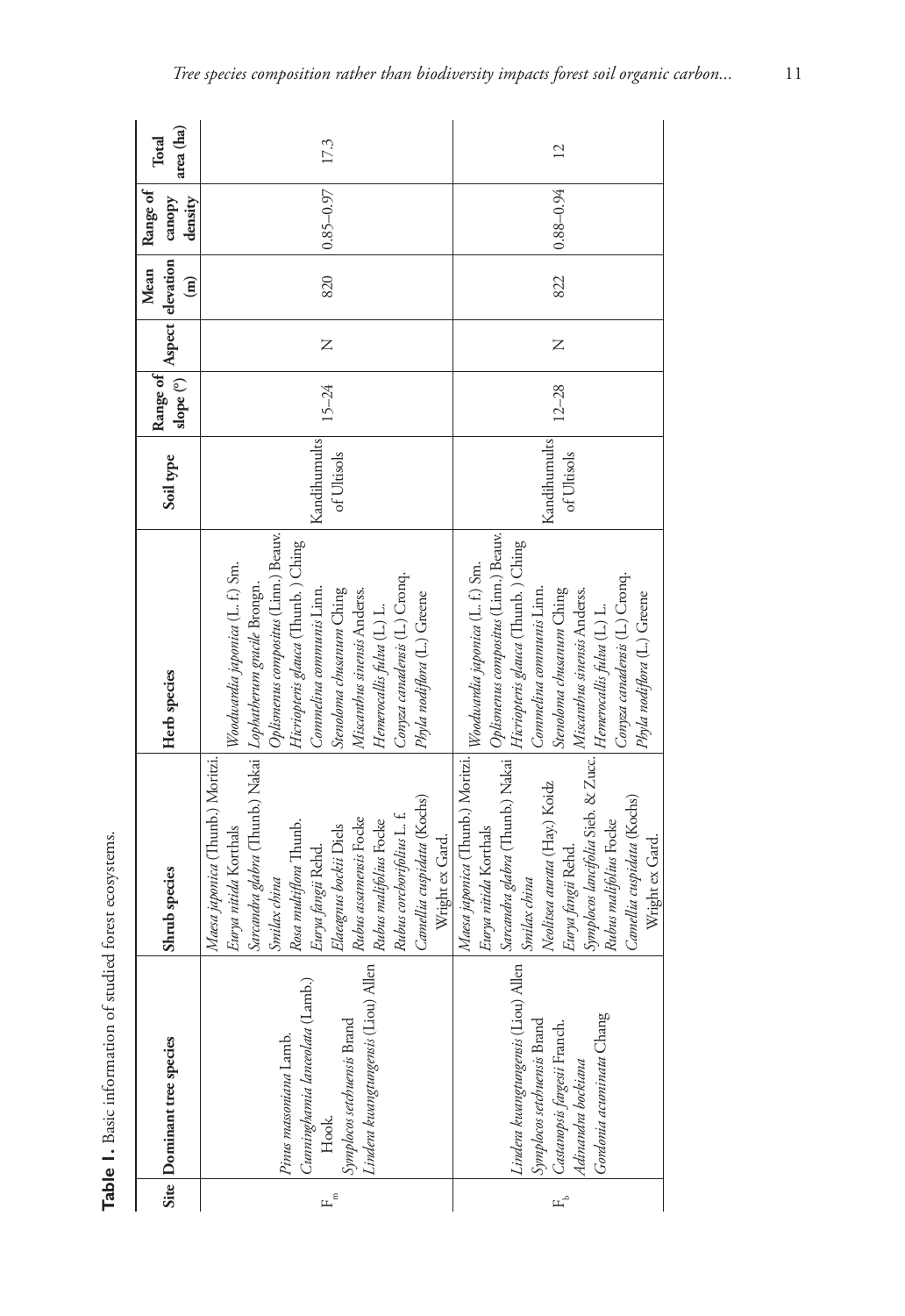were calculated according to the inventory process mentioned above. Then mineral soil samples were collected by depth (0–15, 15–30, 30–50 and 50–100 cm or bedrock when the profile is not deep down to 100 cm.) in all quadrates. Soils from  $1 \text{ m} \times 1 \text{ m}$ quadrates in the same 20  $m \times 20$  m plot were mixed and homogenized by depth. Consequently, one composite sample of mineral soil of each single horizon was collected in a plot. The total number of soil composite samples of  $F_m$  was 50 and that of  $F_b$  was 34. These samples were transported to the lab shortly after sampling (Díaz-Pinés et al. 2011) and air dried in shade. Soil bulk density and volume proportion of gravel at each soil sampling horizon were determined according to Landsberg et al. (2003). The Kjeldahl method was carried out to obtain N concentrations of soil (Gong et al. 2012). The SOC concentrations were tested according to the dichromate acid wet oxidation method (Yeomans and Bremner 1988).

#### **Calculation**

SOC concentrations and stocks and their vertical distributions were studied. The statistical differences of SOC in 0–100 cm between the two studied forests were analyzed by T-test. The statistical differences of SOC in each horizon (i.e.: 0–15cm, 15–30 cm, 30–50 cm and 50–100 cm) between the two studied forests, as well as those among horizons, were analyzed by one-way ANOVA respectively. And this method was performed to test the differences between tree species diversity of the two researched forests. The results were summarized to explain the effects of tree species composition and diversity on SOC accumulation. In order to study the effect of tree diversity on SOC sequestration, the correlations between SOC and tree species diversity indices of  $F_{m}$ , as well as  $F_{b}$ , were then estimated by regression analysis. As an important controller of SOC decomposition, soil C:N ratio was also analyzed. One-way ANOVA was performed to evaluate the differences between C:N ratios of the two studied forests so as to understand the condition of SOC decomposition. Data analysis was implemented by using Microsoft Office Excel 2003 (Microsoft Corporation, US) and SPSS-17 (IBM Corporation, US).

SOC stock was calculated according to following formula:

$$
ST = \sum_{i=1}^{n} C_i \times \rho_i \times h_i \times (1 - \theta_i) / 1 \tag{1}
$$

zons,  $C_i$  is SOC concentration (g/kg),  $\rho_i$  is soil bulk density (g/cm<sup>3</sup>),  $h_i$  is soil horizon zons,  $C_i$  is SOC concentration (g/kg),  $\varrho_i$  is soil bulk density (g/cm<sup>3</sup>),  $h_i$  is soil has thickness (cm),  $\theta_i$  is volume proportion (%) of gravel with diameter ( $\varphi$ ) >2 mm.<br>Tree species diversity was presented by Where *ST* is SOC stock (t/ha), *i* is soil horizon code, *n* is the number of soil hori-

*k*ness (cm),  $v_i$  is volume proportion (%) or gravel with diameter (∅) >2 mn<br>Tree species diversity was presented by following indices (Li and Li 2006):

Simpson's index (biodiversity index):

$$
D = 1 - \sum_{i=1}^{S} \left( \frac{n_i (n_i - 1)}{N(N - 1)} \right)
$$
 (2)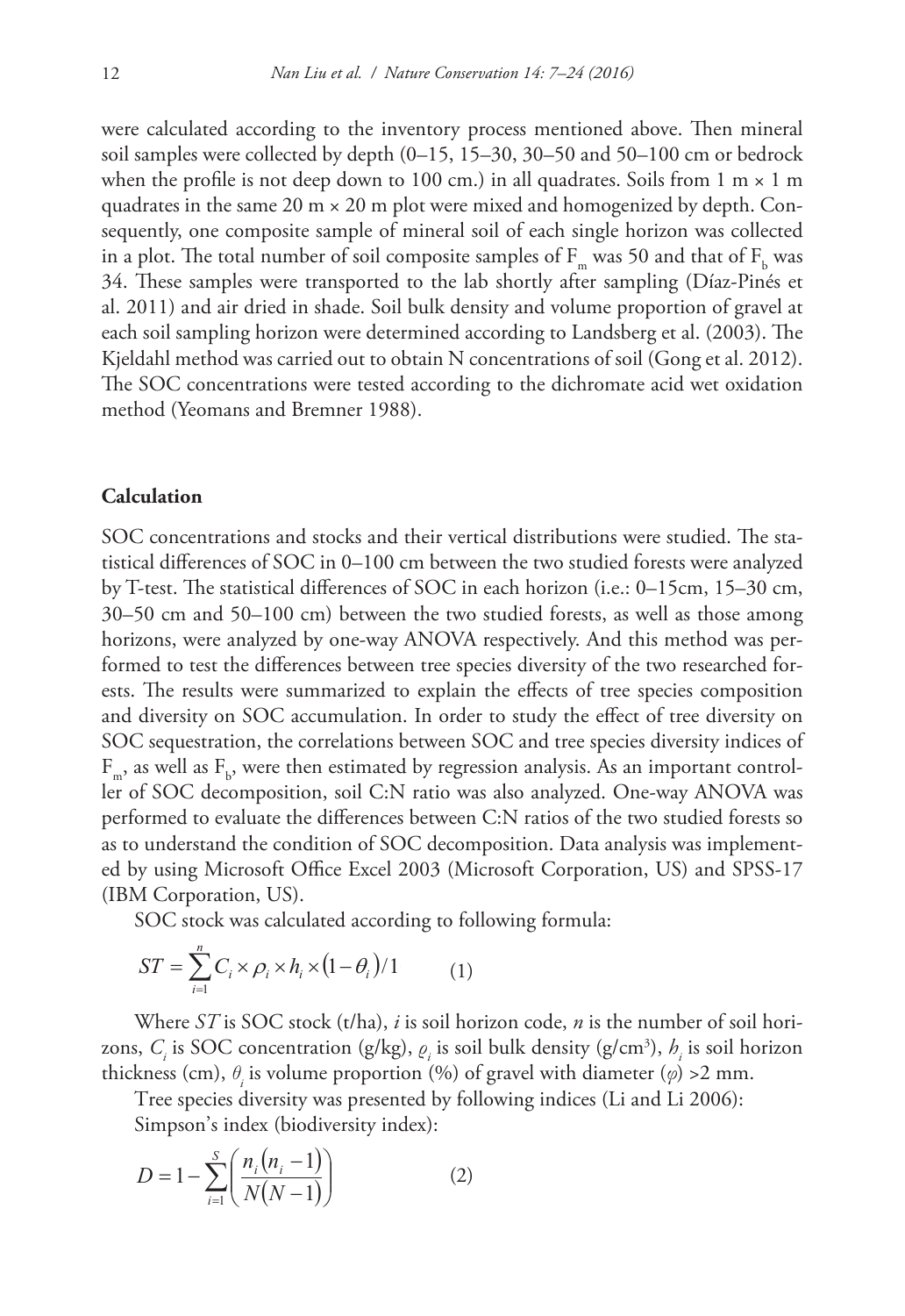Shannon - Wiener index (biodiversity index):

$$
H = -\sum_{i=1}^{S} \frac{n_i}{N} \log_2 \left( \frac{n_i}{N} \right) \tag{3}
$$

Margalef index (richness index): *n* = × × × − *ST Ci <sup>i</sup> hi <sup>i</sup>*

$$
R = \frac{S - 1}{\ln N}
$$
 (4)

Where *N* is total number of trees in plot, *i* is tree species type,  $n_i$  is number of individuals of tree species *i*, *S* is number of tree species. *i* ⊥( *f* trees in pla *N N <sup>n</sup> <sup>n</sup> <sup>D</sup>*  $\frac{\cosh n}{\cosh n}$ of trees in plot

## **Results**

## SOC under the two studied forests

SOC concentrations of the studied forests remarkably deg SOC concentrations of the studied forests remarkably decreased with increasing depth *N* of mineral soil. These correlations could be simulated as follows: *<sup>S</sup> <sup>R</sup>* ied  $\frac{1}{2}$ 

> $SOC concentration(F_b) = 18.066 \text{ ln}(\text{solid depth}) - 79.115 \text{ (}R^2 = 0.5818, n = 34, p < 0.001\text{)}$  $SOC\ concentration(F_m) = 19.967 \ln(\ solid\ depth) - 99.282 \left( R^2 = 0.4712, n = 50, p < 0.001 \right)$

SOC concentrations of  $F_m$  and  $F_b$  may be calculated by above empirical models.<br>it indeed needs more samples for accuracy. *SOC stock F soil depth R n p m* But it indeed needs more samples for accuracy.

Significant differences ( $p$ <0.001) were found among the four soil horizons in both  $F_{\rm m}$  and  $F_{\rm b}$  (see Fig. 1A). The statistical difference of total SOC concentrations of 0-100 cm mineral soil between the two studied forests was significant with  $p=0.0016$  (see Fig. 1A and Table 2). It indicated that the average concentration of 0-100 cm SOC in F<sub>m</sub> (85.62 g/kg) was remarkably larger than F<sub>b</sub> (46.18 g/kg) (see Fig. 1A, Table 2). Compared with  $F_m$ , SOC of  $F_b$  (46.18 g/kg) only accounted for 53.94% of its SOC concentration. In the first two soil horizons, the SOC concentrations were even more remarkably different: 0–15 cm soil with *p*=0.0101 and *p*=0.0338 for 15–30 cm soil (see Fig. 1A, Table 2). In the other two horizons, that the *p* values were 0.2068 (30–50 cm) and 0.1539 (50–100 cm) respectively indicated insignificant differences between SOC concentrations of  $F_m$  and  $F_b$ . The most remarkable difference was found in the first mineral soil horizon. 0–15 cm SOC concentration of  $F_m$  (52.38 g/kg) was significantly larger than that of  $\rm F_b$  (31.02 g/kg). The other horizons of  $\rm F_m$  had greater SOC than  $\rm F_b$ as well even though the statistical differences were not remarkable (see Fig. 1A, Table 2).

SOC stocks in 0–100 cm of  $F_m$  and  $F_b$  (Fig. 1B, Table 2) were statistically different (*p*=0.0052). However, 0–15 cm SOC stocks of the two forests were not significantly different with a *p* value of 0.0843 in contrast with 0–15 cm SOC concentrations (see Fig. 1A, B and Table 2). But the statistical difference of SOC stocks in 15–30 cm soil was remarkable  $(p=0.0294)$  (Fig. 1A). The SOC stocks, at the last two horizons, were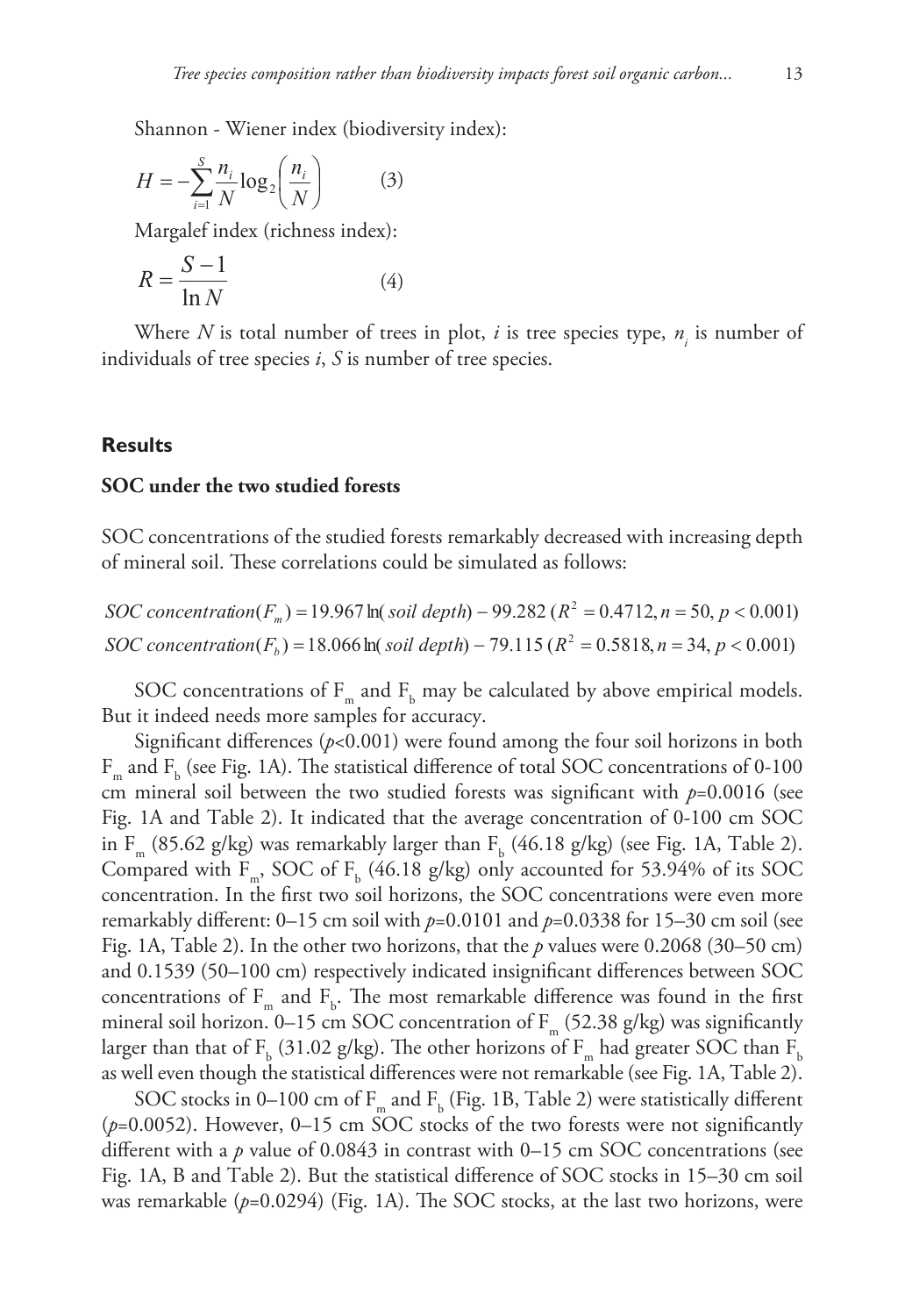

**Figure 1.** SOC concentrations (Fig. 1A), SOC stocks (Fig. 1B) and C:N ratios (Fig. 1C) of  $F_m$  and  $F_b$ . **Figure 1.** SOC concentrations (Fig. 1A), SOC stocks (Fig. 1D) and C:IN ratios (Fig. 1C) or F<sub>m</sub> and F<sub>b</sub>.<br>Where solid columns of different colors respectively show average values of each single horizon under the<br>F⊥and F⊥ Fm and Fb . The columns with oblique lines are mean values of total SOC concentrations, total SOC stocks − *i N N* <sup>1</sup> 1 and average C:N ratios of 0-100 cm soil in  $F_m$  and  $F_b$  separately. Letters above each error bar indicate the statistical difference. The different capital letters show significant difference between value series of two *S* forests ( $p$ <0.05), for example, capital letters on top of the two white columns (A and B) show difference forests (*p*<0.05), for example, capital letters on top of the two white columns (A and B) show difference<br>between average 0–15 cm SOC concentrations of  $F_m$  and  $F_b$ . The different lowercase letters present remarkably differences of values among different soil horizons within a studied forest (*p*<0.001), for example, differences among SOC concentrations of 0–15 cm, 15–30 cm, 30–50 cm and 50–100 cm horizon  $\frac{1}{2}$   $\sigma$   $\frac{1}{2}$   $\sigma$   $\frac{1}{2}$   $\sigma$   $\frac{1}{2}$   $\sigma$   $\frac{1}{2}$   $\sigma$   $\frac{1}{2}$   $\sigma$   $\frac{1}{2}$   $\sigma$   $\frac{1}{2}$   $\sigma$   $\frac{1}{2}$   $\sigma$   $\frac{1}{2}$   $\sigma$   $\frac{1}{2}$   $\sigma$   $\frac{1}{2}$   $\sigma$   $\frac{1}{2}$   $\sigma$   $\frac{1}{2}$   $\sigma$   $\frac{1}{2}$ 

both not statistically different between  $\rm F_{m}$  and  $\rm F_{b}$  as the same as those of SOC concentrations (see Fig. 1A, B and Table 2). Both SOC stocks of  $F_m$  and  $F_b$  along soil horizons were found to be significantly different ( $p=0.0013$  for  $F_{m}$ ,  $p=0.00006$  for  $F_{b}$ , Fig. 1B). The change of SOC stocks from topsoil to bottom was performed as follows: *m*

$$
SOC stock(F_m) = 7.1205 \ln(\text{soil depth}) - 73.184 (R^2 = 0.0325, n = 50, p < 0.5)
$$
\n
$$
SOC stock(F_b) = 14.68 \ln(\text{soil depth}) - 87.567 (R^2 = 0.2184, n = 34, p < 0.005)
$$

SOC stocks of  $\text{F}_{\text{m}}$  and  $\text{F}_{\text{b}}$  were decreased from 0-15 cm to 30-50 cm firstly, then they were increased (Fig. 1B and Table 2).

As shown in Fig. 1B and Table 2, the average total SOC stocks (0-100 cm) ranged from 183.50 t/ha of  $F_m$  to 100.44 t/ha of  $F_b$ . The quantitative relationship between SOC stocks of  $F_m$  and  $F_b$  was consistent with that of SOC concentrations (see Fig. 1A, B and Table 2). In  $F_n$ , 62.91% of the total SOC down to 1 m was in the top 30 cm (Fig. 1B and Table 2). The proportion was even more in  $F_b$  (83.08%). However, the main difference of SOC stock was found in 15-30 cm soil rather than the first horizon (Fig. 1B and Table 2).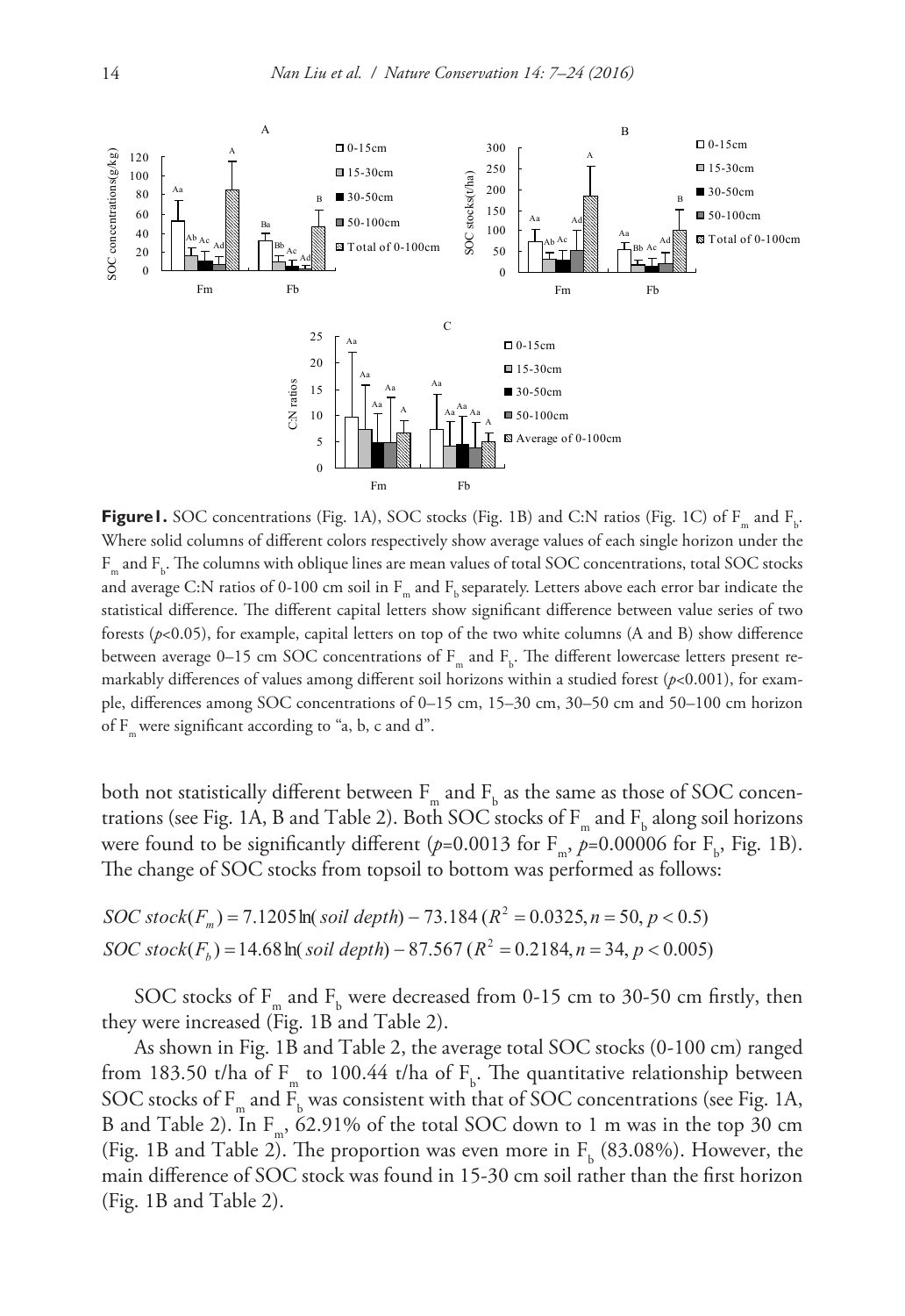|                          | $\mathbf{F}_{_{\underline{m}}}$ | $F_{b}$                   |                  |        |                      |                  |                                          |
|--------------------------|---------------------------------|---------------------------|------------------|--------|----------------------|------------------|------------------------------------------|
|                          | $\overline{x} \pm \sigma$       | $\overline{x} \pm \sigma$ | $\boldsymbol{p}$ | F      | Critical values of F | $\boldsymbol{t}$ | <b>Statistical</b><br><i>values</i> of t |
| <b>SOC</b> concentration |                                 |                           |                  |        |                      |                  |                                          |
| $0 - 15$ cm              | 52.38±22.49                     | $31.02 \pm 8.88$          | 0.0101           | 7.9880 | 4.3248               |                  |                                          |
| $15 - 30$ cm             | $16.45 \pm 7.66$                | $9.51 \pm 6.37$           | 0.0338           | 5.1562 | 4.3248               |                  |                                          |
| 30-50 cm                 | $10.62 \pm 9.77$                | $5.19 \pm 6.31$           | 0.2068           | 1.7229 | 8.3997               |                  |                                          |
| $50 - 100$ cm            | $7.57 \pm 7.52$                 | 2.89±4.41                 | 0.1539           | 2.2275 | 8.3997               |                  |                                          |
| $0 - 100$ cm             | 85.62±30.17                     | $46.18 \pm 18.44$         | 0.0016           |        |                      | 2.0796           | 3.6342                                   |
| <b>SOC</b> stock         |                                 |                           |                  |        |                      |                  |                                          |
| $0 - 15$ cm              | 75.23±29.09                     | 56.96±14.58               | 0.0843           | 3.2841 | 4.3248               |                  |                                          |
| $15 - 30$ cm             | $32.03 \pm 14.88$               | $18.70 \pm 11.55$         | 0.0294           | 5.4666 | 4.3248               |                  |                                          |
| 30-50 cm                 | 29.00±24.38                     | $15.09 \pm 18.60$         | 0.2114           | 1.6865 | 4.4513               |                  |                                          |
| $50 - 100$ cm            | 53.59±47.01                     | $20.30 \pm 28.37$         | 0.1092           | 2.8583 | 4.4513               |                  |                                          |
| $0 - 100$ cm             | 183.50±71.59                    | 100.44±50.38              | 0.0052           |        |                      | 2.0796           | 3.1159                                   |
| C:N ratio                |                                 |                           |                  |        |                      |                  |                                          |
| $0 - 15$ cm              | $9.63 \pm 12.47$                | 7.44±6.71                 | 0.5853           | 0.3071 | 4.3248               |                  |                                          |
| $15 - 30$ cm             | $7.30 \pm 8.41$                 | $4.27 \pm 4.45$           | 0.3162           | 1.0544 | 4.3248               |                  |                                          |
| 30-50 cm                 | $4.82 \pm 5.54$                 | $4.51 \pm 5.36$           | 0.8910           | 0.0194 | 4.4513               |                  |                                          |
| $50 - 100$ cm            | $4.89 \pm 8.53$                 | $3.83 \pm 4.72$           | 0.7780           | 0.0821 | 4.4513               |                  |                                          |
| $0 - 100$ cm             | $6.66 \pm 2.29$                 | $5.01 \pm 1.64$           | 0.4464           | 0.8175 | 3.9574               |                  |                                          |

**Table 2.** Mean value (`*x*) ± standard deviation (σ) of SOC concentration, SOC stock and C:N ratio. The  $p$  values which are less than 0.05 indicate significant difference between  $\rm F_{m}$  and  $\rm F_{b}.$ 

## C:N ratios of  $F_m$  and  $F_b$

Concentrations of SOC and soil N of F<sub>m</sub> ( $r=0.6656$ ,  $n=50$ ,  $p<0.001$ ) were linearly and remarkably correlated as well as those of  $F_b$  (*r*=0.5566, *n*=34, *p*<0.001). The results showed that soil N may have important effects on SOC. However, as a metric of SOC quality, the soil C:N ratios of the studied forests were not statistically different (Fig. 1C and Table 2). The above results indicated that C:N ratio may not lead to the differences of SOC between the two studied forests. However, the C:N ratio was decreased with increasing soil depth (Fig. 1C and Table 2). From the first to the forth horizon, the average C:N values of  $F_m$  were respectively 9.63, 7.30, 4.82 and 4.89 (Fig. 1C and Table 2). And those of  $F_b$  were 7.44, 4.27, 4.51 and 3.83 (Fig. 1C and Table 2). Although the average C:N ratio of 30–50 cm soil under  $F_b$  was larger than 15–30 cm soil, and the mean C:N ratio of 50–100 cm under  $F_m$  was larger than 30–50 cm soil, the C:N ratio was also generally decreased from 0–15 cm with maximum to 50–100 cm with minimum.

#### **Relationship between tree species diversity and C**

Average values of tree species diversity indices were shown in Table 3. That the average values of diversity indices of  $\text{F}_{_{\text{m}}}$  were greater than those of  $\text{F}_{_{\text{b}}}$  except for  $\text{D}$  indicated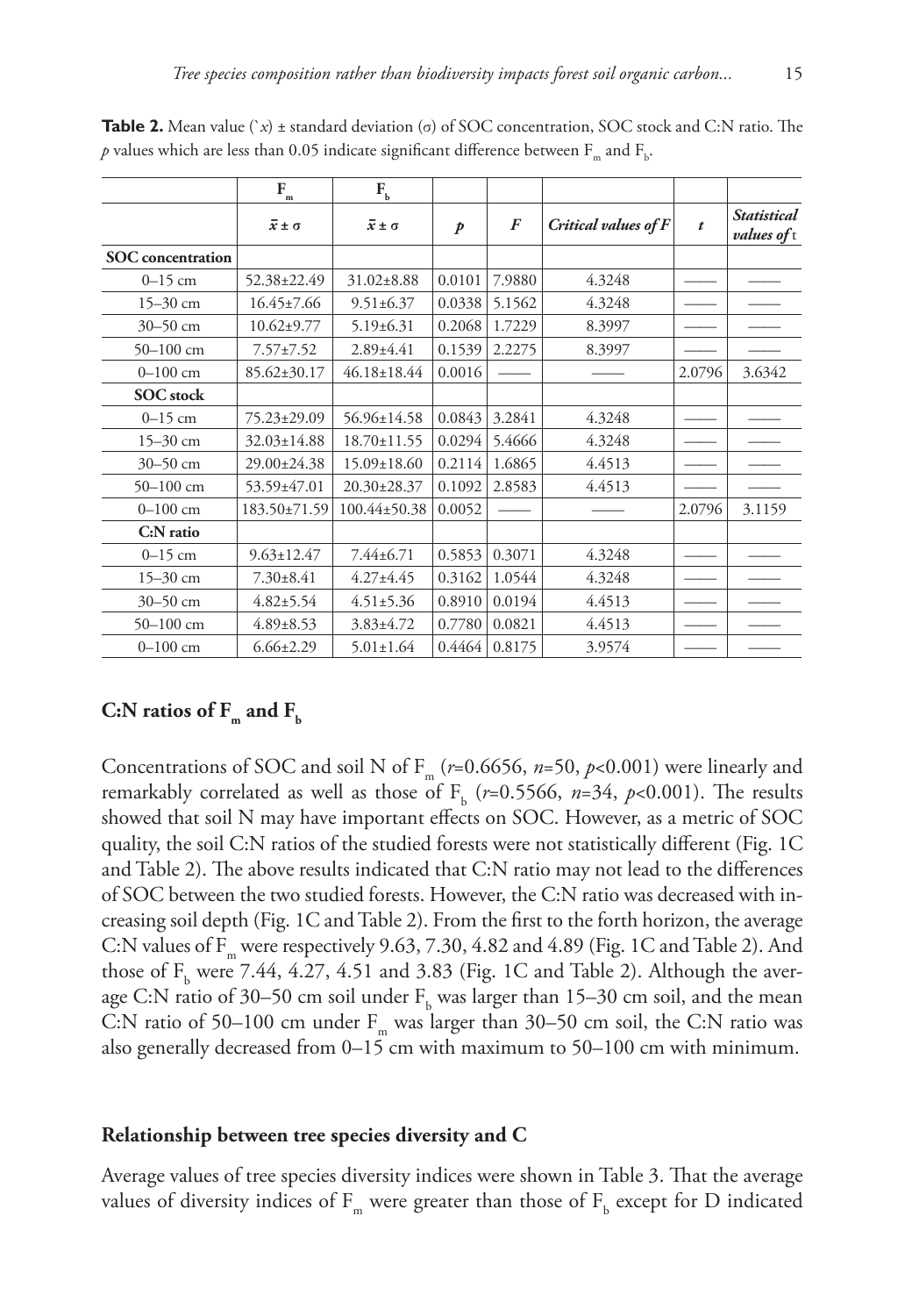| <b>Forests</b> | R (Margalef) | H (Shannon-Wiener) | $D$ (Simpson's) |
|----------------|--------------|--------------------|-----------------|
|                | 1.542        | .832               | 0.693           |
|                | .406         | .663               | 0.812           |

**Table 3.** Average values of tree species diversity indices.

that the biodiversity (H) and richness (R) were the best in  $F_m$ , whereas another biodiversity index D of  $\text{F}_{\text{b}}$  was the greatest. And the one-way ANOVA analysis supplied the estimation: the statistical difference between biodiversity indices of  $F_m$  and  $F_b$  was not significant. According to the linear correlation analysis between SOC and tree species diversity of  $F_m$  and  $F_b$ , the SOC concentrations, including SOC in each individual horizon and total soil profile, were not significantly correlated with the three diversity indices as well as SOC stocks (*p*>0.05).

## **Discussions**

The main differences of SOC concentrations of  $F_m$  and  $F_b$  were presented in 0–15 cm and 15–30 cm soil with *p* value of 0.0101 and 0.0338 respectively. The reason may be that roots are mainly distributed in 0–50 cm soil horizon (Waisel et al. 1991; Upson and Burgess 2013). However, the difference of SOC concentrations was insignificant in 30–50 cm horizon ( $p$ =0.2068). The SOC stocks of  $F_m$  and  $F_b$  were only significantly different in 15–30 cm horizon (*p*=0.0294). Totally, SOC concentrations of 0–100 cm in the two forests  $(p=0.0016)$  were significantly and statistically different as well as SOC stocks (*p*=0.0052) (Fig. 1A, B and Table 2). Thus, tree species compositions of forest ecosystems could be considered as a reasonable factor for distinguishing SOC from each other especially in surface soil (0–30 cm). Currently, Chinese government has been carried out many protection programs of forest in order to build a healthy natural ecosystem, for example, Land Conversion from Farmland back to Forestland Project, Wildlife Protection and Nature Reserve Development Program and Natural Forest Protection Project, etc [\(http://english.forestry.gov.cn/index.php/information](http://english.forestry.gov.cn/index.php/information-services)[services](http://english.forestry.gov.cn/index.php/information-services)). Simultaneously, afforestation and silviculture are implemented all through the country to decelerate global warming. Ecological conditions of China have a continual improvement and C sink potential keeps increasing. However, problems are also existed: monoculture afforestation, lack of forest management, and contradiction between food shortage and returning crop land to forest. Forest quality is influenced by those problems. These issues should be properly solved. In Three Gorge area, because of our SOC stock estimates, mixed conifer-broadleaf forest  $(F_m)$  with the largest soil C pool (183.50 t/ha) may be the best choice for local afforestation and reforestation aimed at alleviating climate change.

Liu (2005) suggested that broadleaf forest was climax communities in succession process of Mt. Jinyun with mixed conifer-broadleaf forest being inferior community. Several works (Malhi et al. 1999; Marín‐Spiotta and Sharma 2013) suggested that both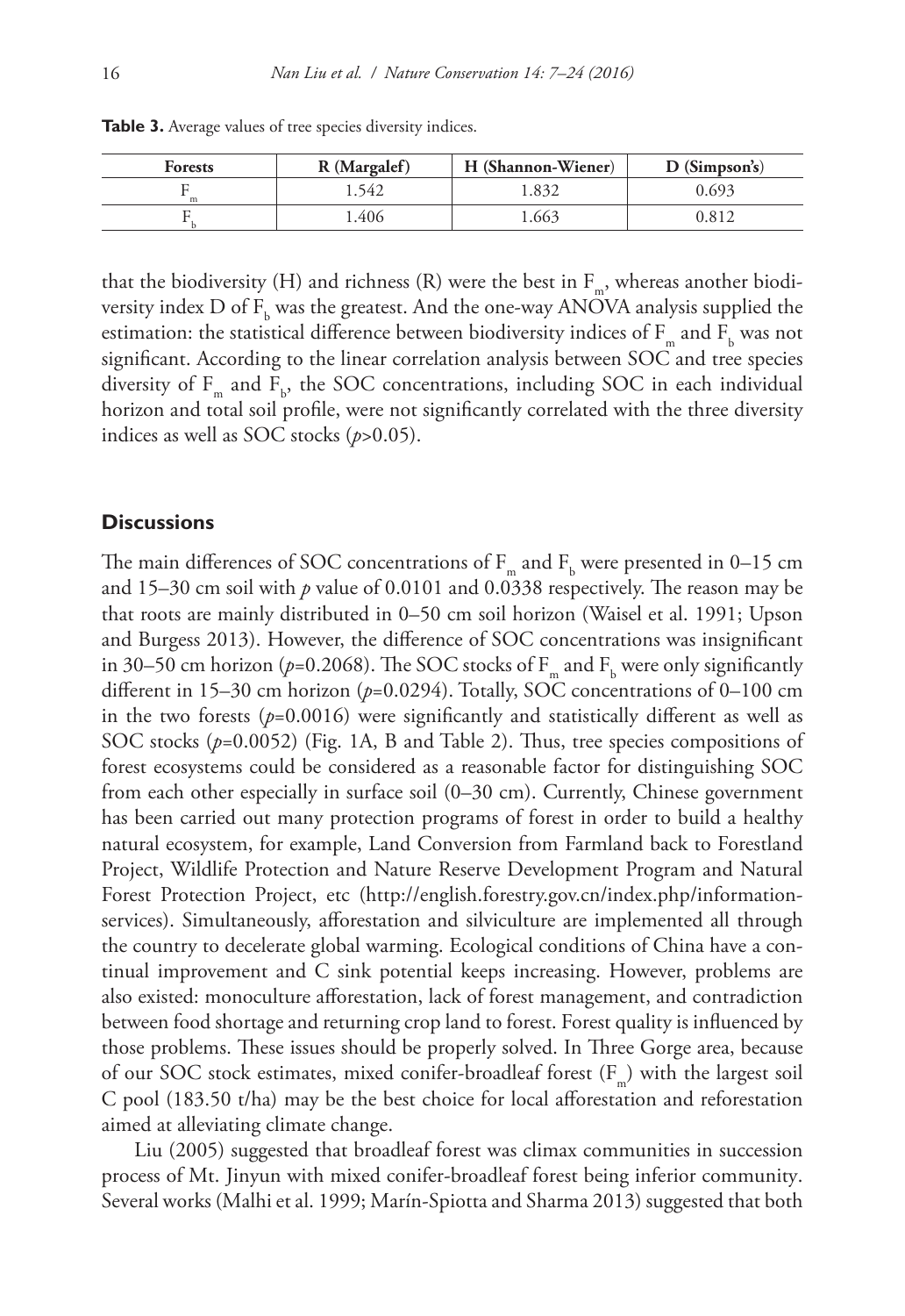land use change and forest succession gradient were generally thought to have effect on SOC stocks, especially for surface soil. Nevertheless, the successional effects of forest communities in Three Gorges are still not understood well. Thus, the specific studies under local conditions are very necessary. Not only the 0–15 cm SOC concentrations were remarkably different ( $p$ =0.0101) between  $\rm F_{m}$  and  $\rm F_{b}$ , but also the 15–30 cm SOC concentrations were significantly different from each other (*p*=0.0338). Although insignificant, the difference of 0–15 cm SOC stocks between forests was indeed existent with *p* value of 0.0843. Nevertheless SOC stocks of 15–30 cm soil were remarkable different between  $F_m$  and  $F_b$  ( $p=0.0294$ ). And the differences of SOC concentrations and stocks between  $F_m$  and  $F_b$  became weaker and weaker with increasing soil depth where roots of bottom soil were far less than surface soil. The above analysis showed that succession effects may be another reason which could control SOC stock of forest by influencing tree species composition.

Our total C stock estimates of 0-100 cm mineral soil under the two forest ecosystems (100.44–183.50 t/ha, Fig. 1B and Table 2) were beyond the range of values estimated for the mineral soil under forests of Mt. Dinghu with the similar climate (30.90- 127.90 t/ha) (Fang et al. 2003), but included the estimate for the Ultisols soil (144.80 t/ ha) in Chongqing city (Huang et al. 2005) (Table 4). In Mt. Dinghu (Fang et al. 2003), the SOC stocks in mixed conifer-broadleaf forests (30.90-107.10 t/ha) were less than those of evergreen broadleaf forests (95.00-127.90 t/ha). Chen (2007) suggested that mixed conifer-broadleaf forest (92.33-127.13 t/ha) sequestrated less C than evergreen broadleaf forest (151.63-290.82 t/ha) in Three Gorges region (Table 4). The results were contrary to our data. However, study in Spain showed that mixed conifer-broadleaf forest caught more SOC than evergreen broadleaf forest as well as in other regions of Mediterranean conditions which belongs to subtropics as the same as our research area (Díaz-Pinés et al. 2011) (Table 4). Li et al. (2004) also suggested that SOC stock of evergreen broadleaf forest (129.2 t/ha) in China was less than that of mixed coniferbroadleaf forest (225.70 t/ha) (Table 4). Ni (2001) estimated the SOC stocks of the two types of forests in China: 124.00-142.00 t/ha for evergreen broadleaf forest and 130.00- 150.00 t/ha for mixed conifer-broadleaf forest (Table 4). Mixed forest caught more SOC than evergreen broadleaf forest. The differences of C stock among regions may be also due to climatic (Díaz-Pinés et al. 2011; Chiti et al. 2012) and geologic conditions etc (Schaefer et al. 2009). Besides, sampling time may also affect estimating value of C stock in forest soil. However, in southwestern China, the average forest biomass C stock was 60 t/ha which was the largest all through the country (Fang et al. 2001). And that the SOC is far more than biomass C is widely accepted. It indicated that natural forest in this region is a great container for C. Our results were greater than the average SOC stock of Ultisols soil on the Earth (Eswaran et al. 1993), which also showed the strong C sequestration of forests in the research area (Table 4). However, Woodwell (1984) indicated that Ultisols soil under virgin and secondary forests on Earth stored more SOC (180.00-240.00 t/ha) than the two forests in this study (Table 4).

Both the average soil C:N ratios of  $\text{F}_{_{\text{m}}}$  and  $\text{F}_{_{\text{b}}}$  were decreasing with increasing soil depth. And the average C:N ratios of  $F_{b}$  were less than those of  $F_{m}$  in each soil horizons.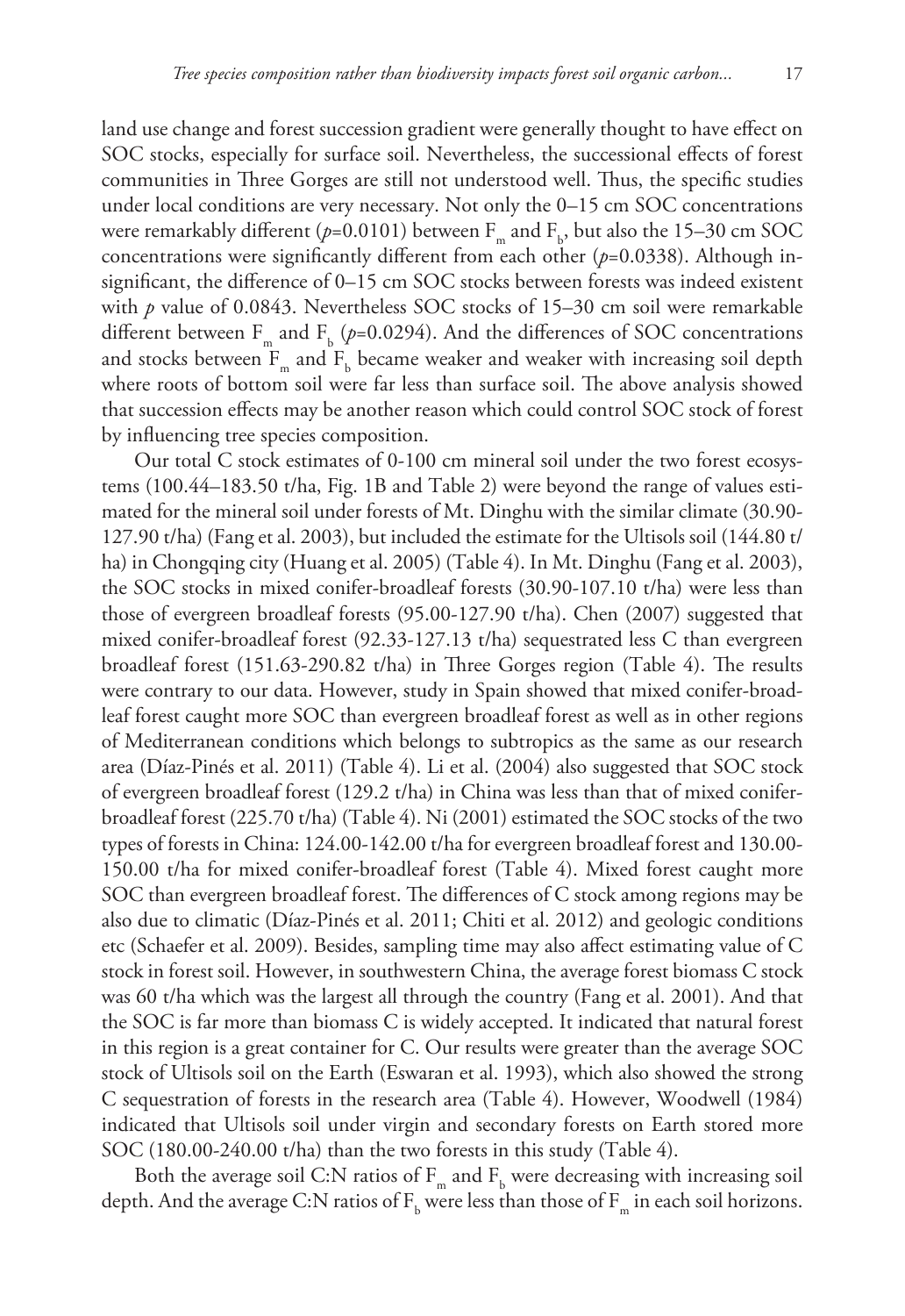| Locatoin                                             | <b>Vegetation type</b>                   | SOC stocks (t/ha) | Soil type                       | Source                   |  |
|------------------------------------------------------|------------------------------------------|-------------------|---------------------------------|--------------------------|--|
| Earth                                                | Virgin and secondary forests             | 180.00-240.00     | Ultisols                        | Woodwell (1984)          |  |
| Earth                                                |                                          | 83.00             | Ultisols                        | Eswaran et al. (1993)    |  |
| China                                                | Mixed conifer-broadleaf forest           | 130.00-150.00     |                                 | Ni (2001)                |  |
| China                                                | Evergreen broadleaf forest               | 124.00-142.00     |                                 | Ni (2001)                |  |
| Fujian, China                                        | Mixed conifer-broadleaf forest           | 30.90-107.10      | Ultisols                        | Fang et al. (2003)       |  |
| Fujian, China                                        | Evergreen broadleaf forest               | 95.00-127.90      | Ultisols                        | Fang et al. (2003)       |  |
| China                                                | Mixed conifer-broadleaf forest<br>225.70 |                   | Li et al. (2004)                |                          |  |
| China                                                | Evergreen broadleaf forest<br>129.20     |                   | Li et al. (2004)                |                          |  |
| Chongqing, China                                     |                                          | 144.8             | Ultisols                        | Huang et al. (2005)      |  |
| Three Gorges region,<br>China                        | Mixed conifer-broadleaf forest           | 92.33-127.13      | <b>Ultisols</b><br>and Alfisols | Chen (2007)              |  |
| Three Gorges region,<br>China                        | Evergreen broadleaf forest               | 151.63-290.82     | Ultisols<br>and Alfisols        | Chen (2007)              |  |
| Central Spain                                        | Mixed conifer-broadleaf forest           | 80.00-100.00      | Inceptisols<br>and Alfisols     | Díaz-Pinés et al. (2011) |  |
| Central Spain                                        | Evergreen broadleaf forest               | 40.00-70.00       | Inceptisols<br>and Alfisols     | Díaz-Pinés et al. (2011) |  |
| Three Gorges<br>region, China<br>(Chongqing section) | Mixed conifer-broadleaf forest           | 183.50            | Ultisols                        | This study               |  |
| Three Gorges<br>region, China<br>(Chongqing section) | Evergreen broadleaf forest               | 100.44            | Ultisols                        | This study               |  |

**Table 4.** Published values of SOC in comparable mixed conifer-broadleaf forest and evergreen broadleaf forest in subtropical region.

The C:N ratio provides some indication about the relative quality and biochemical stability of soil organic materials (Díaz-Pinés et al. 2011; Bui and Henderson 2013). The C:N ratio hinted a weak SOC decomposition in our studied forests. Therefore, SOC stock of study area was larger than the average value of Utisols soil on the earth (Eswaran et al. 1993) as well as forest soil in southwestern China (Fang et al. 2001). However, the C:N values of  $F_m$  and  $F_b$  were not statistically different (*p*=0.3879). On the other hand, SOC concentrations ( $p=0.0474$ ) and stocks ( $p=0.0116$ ) of  $\rm F_{m}$  and  $\rm F_{b}$  were remarkably different. The results showed that SOC differences between  $\rm{F}_{_{m}}$  and  $\rm{F}_{_{b}}$  were influenced by C:N ratio little, which indicated that SOC decompositions of  $F_m$  and  $F_b$ were similar. The composition of tree species may be a rational factor for distinguishing the differences between C sequestrations of forests in study area as above analysis.

The relationship between tree species diversity and SOC under studied forest ecosystems was not linear in our study. However, Chen (2006) suggested that SOC stocks were linearly increased with growing H indices of forests in Northeastern China. Nevertheless, in Sichuan Province of southwestern China (closely located in the west of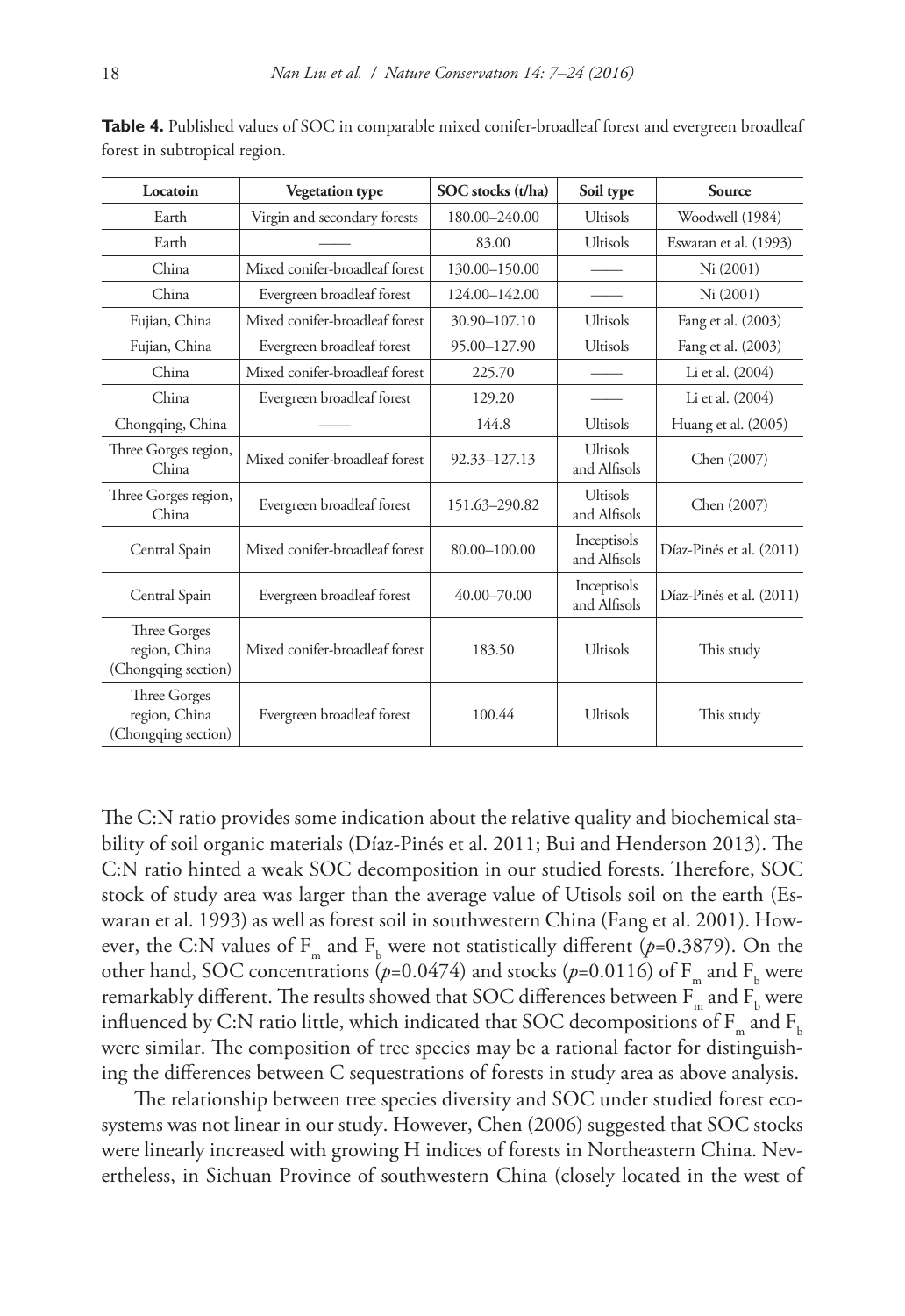our study area), the correlations between SOC and R and H of forests were as the same as our findings (Zhang et al. 2011). Kirby and Potvin (2007) did not find any linear relationship at soil profiles under forests in Eastern Panama either. The environmental factors of different region (Ewel et al. 1991; Berendse 1998; Forrester et al. 2006) and various forest productivities (Vandermeer 1989; Tilman et al. 1997) may cause the different relationships. And more studies are needed to explain the correlation between biodiversity and SOC in order to develop forest management and establish forest with great C sequestration. However, the statistical difference between biodiversity indices of  $F_m$  and  $F_b$  was not significant (Table 3). Thus, in contrast to plant species composition, biodiversity may not make difference in forest soil C sequestrations.

## **Conclusions**

Tree species composition significantly and statistically influenced SOC concentrations and stocks of  $F_m$  and  $F_b$ . In first two soil horizons (0-15 cm and 15-30 cm), these differences were even more significant. However, SOC of  $F_m$  and  $F_b$  were not influenced by tree species diversity due to the very low linear coefficients. And the statistical difference between biodiversity indices of  $\text{F}_{_{\text{m}}}$  and  $\text{F}_{_{\text{b}}}$  was not significant. Thus, in contrast to plant species composition, biodiversity may not make difference in forest soil C sequestrations. The average C:N values of  $F_m$  in four different horizons were decreased with increasing soil depth as well as  $\mathrm{F_{b}}$ . And the values were larger in  $\mathrm{F_{m}}$ . But the difference between C:N ratios of  $F_m$  and  $F_b$  was not remarkable. C:N ratio contributed little to the difference between SOC of the two studied forests. Not only SOC concentrations of  $F_m$  and  $F_b$  were decreased with increasing soil depth but also SOC stocks reduced from surface soil to bottom. F<sub>m</sub> showed a large capacity to store SOC rather than  $F_b$  in the area. Thus, mixed conifer-broadleaf forest may be the best choice for local afforestation and reforestation aimed at alleviating climate change in Three Gorges region. However, conflict issues can still be found in the relation between SOC and tree species diversity in studies all over the world. It needs more detail researches in different scale to explain.

#### **Acknowledgement**

The work was funded by projects of National Natural Science Foundation of China (31400618, 41201265, 41503074), Qualified Personnel Foundation of Taiyuan University of Technology (Grant No: tyut-rc201277a), and the project supported by Youth Foundation of Taiyuan University of Technology (No. 1205-04020102, No. 2013Z070). We are grateful to the Ecologist Kristen Manies from U.S. Geological Survey and Ecologist Charlotte Reemts from Texas Field Office of Nature Conservancy for their constructive comments that improved this manuscript.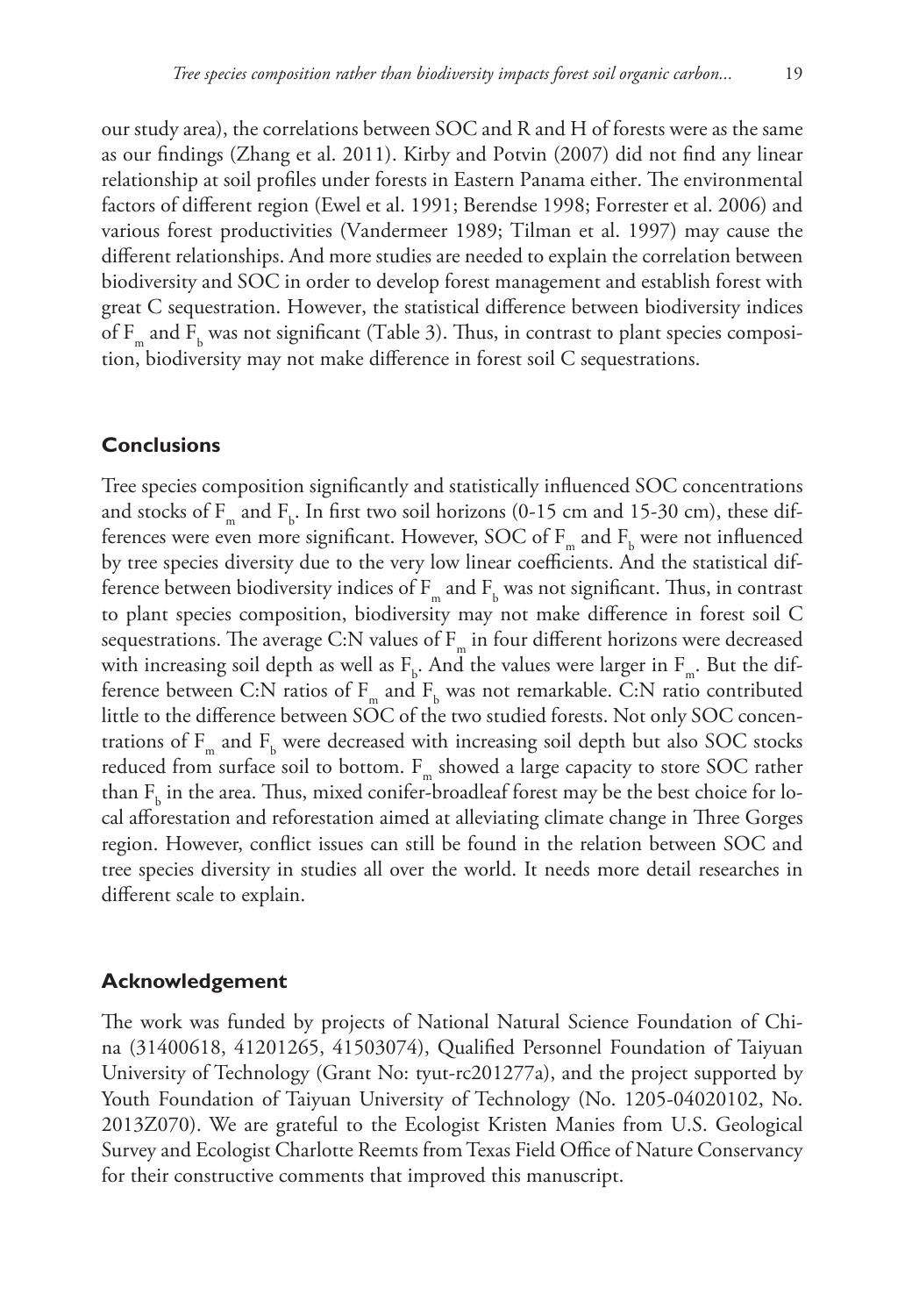#### **References**

- Batjes NH (1996) Total carbon and nitrogen in the soils of the world. European journal of soil science 47: 151–163. [doi: 10.1111/j.1365-2389.1996.tb01386.x](http://dx.doi.org/10.1111/j.1365-2389.1996.tb01386.x)
- Berendse F (1998) Effects of dominant plant species on soils during succession in nutrient-poor ecosystems. Biogeochemistry 42: 73–88. [doi: 10.1023/A:1005935823525](http://dx.doi.org/10.1023/A:1005935823525)
- Berger TW, Neubauer C, Glatzel G (2002) Factors controlling soil carbon and nitrogen stores in pure stands of Norway spruce (*Picea abies*) and mixed species stands in Austria. Forest Ecology and Management 159: 3–14. [doi: 10.1016/S0378-1127\(01\)00705-8](http://dx.doi.org/10.1016/S0378-1127(01)00705-8)
- Bonan GB (2008) Forests and climate change: forcings, feedbacks, and the climate benefits of forests. Science 320: 1444–1449. [doi: 10.1126/science.1155121](http://dx.doi.org/10.1126/science.1155121)
- Bui EN, Henderson BL (2013) C: N: P stoichiometry in Australian soils with respect to vegetation and environmental factors. Plant and soil 373: 553–568. [doi: 10.1007/s11104-013-1823-9](http://dx.doi.org/10.1007/s11104-013-1823-9)
- Bunker DE, DeClerck F, Bradford JC, Colwell RK, Perfecto I, Phillips OL, Sankaran M, Naeem S (2005) Species loss and aboveground carbon storage in a tropical forest. Science 310: 1029–1031. [doi: 10.1126/science.1117682](http://dx.doi.org/10.1126/science.1117682)
- Chapin III FS, Zavaleta ES, Eviner VT, Naylor RL, Vitousek PM, Reynolds HL, Hooper DU, Lavorel S, Sala OE, Hobbie SE (2000) Consequences of changing biodiversity. Nature 405: 234–242. [doi: 10.1038/35012241](http://dx.doi.org/10.1038/35012241)
- Chen C, Xu Z, Mathers N (2004) Soil carbon pools in adjacent natural and plantation forests of subtropical Australia. Soil Science Society of America Journal 68: 282–291. [doi: 10.2136/sssaj2004.2820](http://dx.doi.org/10.2136/sssaj2004.2820)
- Chen L (2007) Studies on soil organic carbon under main forest vegetation types in the Three Gorges Reservoir area. PHD Thesis. Beijing Forestry University, Beijing.
- Chen X (2006) Tree Diversity, Carbon Storage, and Soil Nutrient in an Old‐Growth Forest at Changbai Mountain, Northeast China. Communications in soil science and plant analysis 37: 363–375. [doi: 10.1080/00103620500440210](http://dx.doi.org/10.1080/00103620500440210)
- Chiti T, Díaz-Pinés E, Rubio A (2012) Soil organic carbon stocks of conifers, broadleaf and evergreen broadleaf forests of Spain. Biology and Fertility of Soils 48: 817–826. [doi:](http://dx.doi.org/10.1007/s00374-012-0676-3) [10.1007/s00374-012-0676-3](http://dx.doi.org/10.1007/s00374-012-0676-3)
- Cleveland CC, Liptzin D (2007) C: N: P stoichiometry in soil: is there a "Redfield ratio" for the microbial biomass? Biogeochemistry 85: 235–252. [doi: 10.1007/s10533-007-9132-0](http://dx.doi.org/10.1007/s10533-007-9132-0)
- Cleveland CC, Townsend AR, Taylor P, Alvarez‐Clare S, Bustamante M, Chuyong G, Dobrowski SZ, Grierson P, Harms KE, Houlton BZ (2011) Relationships among net primary productivity, nutrients and climate in tropical rain forest: a pan‐tropical analysis. Ecology Letters 14: 939–947. [doi: 10.1111/j.1461-0248.2011.01658.x](http://dx.doi.org/10.1111/j.1461-0248.2011.01658.x)
- Cleveland CC, Wieder WR, Reed SC, Townsend AR (2010) Experimental drought in a tropical rain forest increases soil carbon dioxide losses to the atmosphere. Ecology 91: 2313–2323. [doi: 10.1890/09-1582.1](http://dx.doi.org/10.1890/09-1582.1)
- Díaz-Pinés E, Rubio A, Van Miegroet H, Montes F, Benito M (2011) Does tree species composition control soil organic carbon pools in Mediterranean mountain forests? Forest Ecology and Management 262: 1895–1904. [doi: 10.1016/j.foreco.2011.02.004](http://dx.doi.org/10.1016/j.foreco.2011.02.004)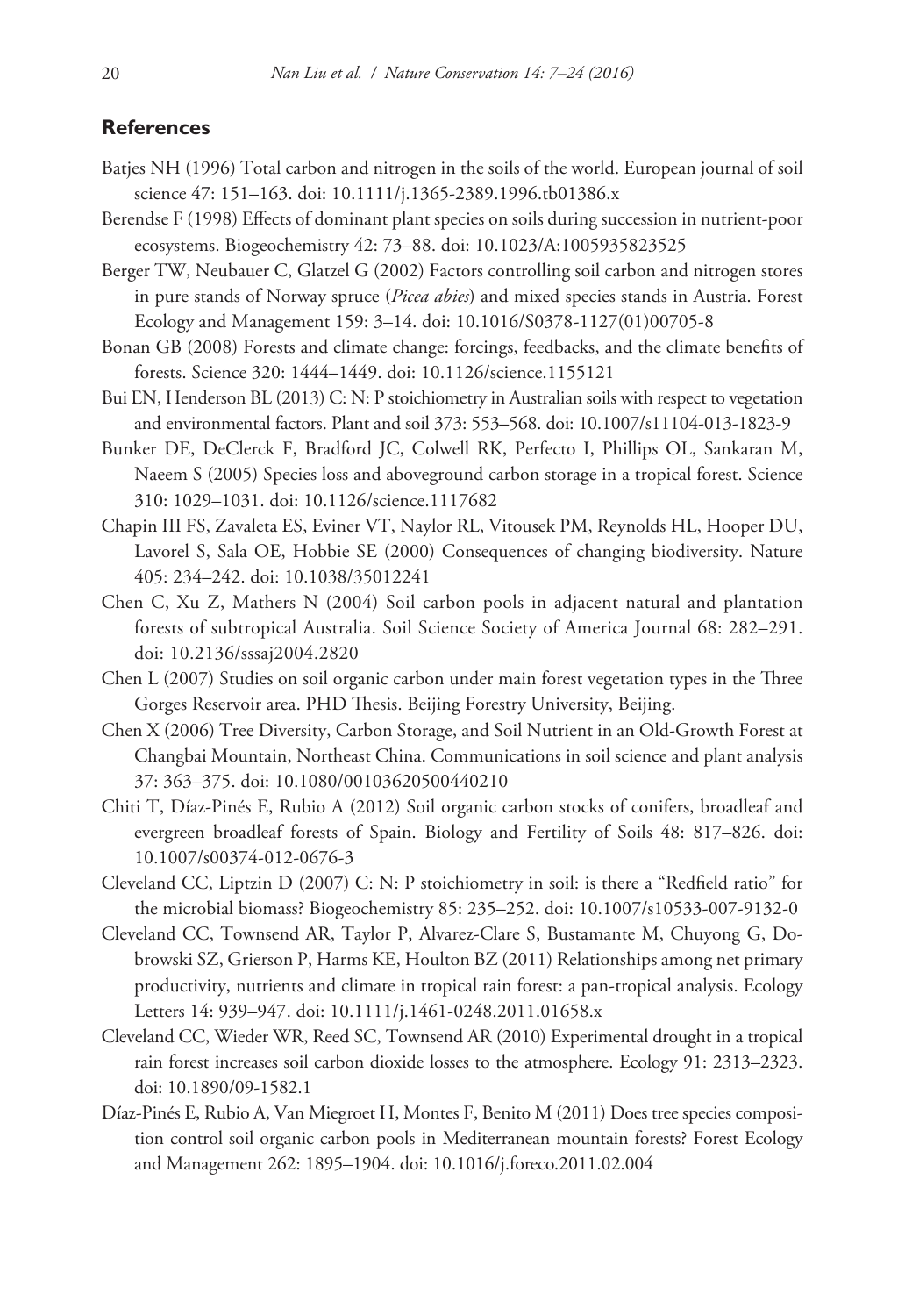- Davidson EA, Janssens IA (2006) Temperature sensitivity of soil carbon decomposition and feedbacks to climate change. Nature 440: 165–173. [doi: 10.1038/nature04514](http://dx.doi.org/10.1038/nature04514)
- Dixon RK, Solomon A, Brown S, Houghton R, Trexier M, Wisniewski J (1994) Carbon pools and flux of global forest ecosystems. Science 263: 185–190. [doi: 10.1126/sci](http://dx.doi.org/10.1126/science.263.5144.185)[ence.263.5144.185](http://dx.doi.org/10.1126/science.263.5144.185)
- Eswaran H, Van Den Berg E, Reich P (1993) Organic carbon in soils of the world. Soil science society of America journal 57: 192–194. [doi: 10.2136/sssaj1993.03615995005700010034x](http://dx.doi.org/10.2136/sssaj1993.03615995005700010034x)
- Ewel JJ, Mazzarino MJ, Berish CW (1991) Tropical soil fertility changes under monocultures and successional communities of different structure. Ecological Applications 1: 289–302. [doi: 10.2307/1941758](http://dx.doi.org/10.2307/1941758)
- Fang J, Chen A, Peng C, Zhao S, Ci L (2001) Changes in forest biomass carbon storage in China between 1949 and 1998. Science 292: 2320–2322. [doi: 10.1126/science.1058629](http://dx.doi.org/10.1126/science.1058629)
- Fang Y, Mo J, Sandra B, Zhou G, Zhang Q, Li D (2003) Storage and distribution of soil organic carbon in Dinghushan Biosphere Reserve. Acta Ecologica Sinica 24: 135–142.
- Forrester DI, Bauhus J, Cowie AL, Vanclay JK (2006) Mixed-species plantations of *Eucalyptus* with nitrogen-fixing trees: A review. Forest Ecology and Management 233: 211–230.
- Gao G, Ding G, Wang H, Zang Y, Liang W (2011) China needs forest management rather than reforestation for carbon sequestration. Environmental science & technology 45: 10292–10293. [doi: 10.1021/es203897f](http://dx.doi.org/10.1021/es203897f)
- García-Oliva F, Hernández G, Lancho JFG (2006) Comparison of ecosystem C pools in three forests in Spain and Latin America. Annals of forest science 63: 519–523. [doi: 10.1051/](http://dx.doi.org/10.1051/forest:2006034) [forest:2006034](http://dx.doi.org/10.1051/forest:2006034)
- Gong J, Ge Z, An R, Duan Q, You X, Huang Y (2012) Soil respiration in poplar plantations in northern China at different forest ages. Plant and soil 360: 109–122. [doi: 10.1007/](http://dx.doi.org/10.1007/s11104-011-1121-3) [s11104-011-1121-3](http://dx.doi.org/10.1007/s11104-011-1121-3)
- Goodale CL, Apps MJ, Birdsey RA, Field CB, Heath LS, Houghton RA, Jenkins JC, Kohlmaier GH, Kurz W, Liu S (2002) Forest carbon sinks in the Northern Hemisphere. Ecological Applications 12: 891–899. [doi: 10.1890/1051-0761\(2002\)012\[0891:FCSITN\]2.0.CO;2](http://dx.doi.org/10.1890/1051-0761(2002)012%5B0891:FCSITN%5D2.0.CO;2)
- Hu S, Chapin FS, Firestone M, Field C, Chiariello N (2001) Nitrogen limitation of microbial decomposition in a grassland under elevated CO2. Nature 409: 188–191. [doi:](http://dx.doi.org/10.1038/35051576) [10.1038/35051576](http://dx.doi.org/10.1038/35051576)
- Huang X, Ni J, Gao M, Wei C, Xie D (2005) Estimating soil organic carbon pool of Chongqing area and its spatial distribution. Journal of Soil Water Conservation 1: 014.
- Hungate BA, Dukes JS, Shaw MR, Luo Y, Field CB (2003) Nitrogen and climate change. Science 302: 1512–1513. [doi: 10.1126/science.1091390](http://dx.doi.org/10.1126/science.1091390)
- Huston MA, Marland G (2003) Carbon management and biodiversity. Journal of environmental Management 67: 77–86. [doi: 10.1016/S0301-4797\(02\)00190-1](http://dx.doi.org/10.1016/S0301-4797(02)00190-1)
- Jandl R, Lindner M, Vesterdal L, Bauwens B, Baritz R, Hagedorn F, Johnson DW, Minkkinen K, Byrne KA (2007) How strongly can forest management influence soil carbon sequestration? Geoderma 137: 253–268. [doi: 10.1016/j.geoderma.2006.09.003](http://dx.doi.org/10.1016/j.geoderma.2006.09.003)
- Jobbágy EG, Jackson RB (2000) The vertical distribution of soil organic carbon and its relation to climate and vegetation. Ecological applications 10: 423–436. [doi: 10.1890/1051-0761\(2000\)](http://dx.doi.org/10.1890/1051-07%C2%AD61(2000)0%C2%AD10%5B0423:TVDOSO%5D2.0.CO;2) [010\[0423:TVDOSO\]2.0.CO;2](http://dx.doi.org/10.1890/1051-07%C2%AD61(2000)0%C2%AD10%5B0423:TVDOSO%5D2.0.CO;2)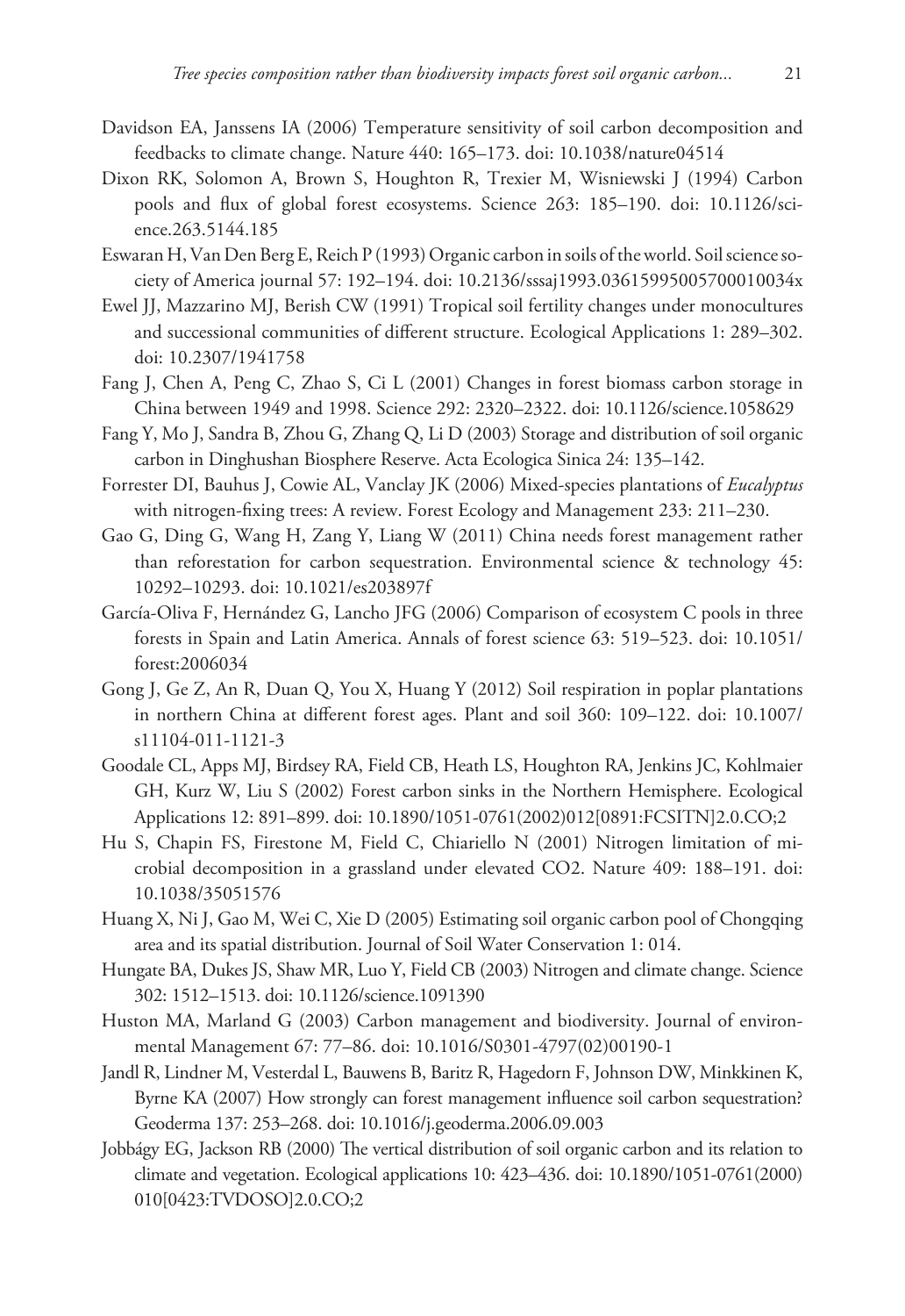- Johnson D, Knoepp JD, Swank WT, Shan J, Morris L, Van Lear D, Kapeluck P (2002) Effects of forest management on soil carbon: results of some long-term resampling studies. Environmental Pollution 116: S201–S208. [doi: 10.1016/s0269-7491\(01\)00252-4](http://dx.doi.org/10.1016/s0269-7491(01)00252-4)
- Johnson DW, Curtis PS (2001) Effects of forest management on soil C and N storage: meta analysis. Forest Ecology and Management 140: 227–238. [doi: 10.1016/S0378-](http://dx.doi.org/10.1016/S0378-1127(00)00282-6) [1127\(00\)00282-6](http://dx.doi.org/10.1016/S0378-1127(00)00282-6)
- Kirby KR, Potvin C (2007) Variation in carbon storage among tree species: implications for the management of a small-scale carbon sink project. Forest Ecology and Management 246: 208–221. [doi: 10.1016/j.foreco.2007.03.072](http://dx.doi.org/10.1016/j.foreco.2007.03.072)
- Lal R (2004) Soil carbon sequestration to mitigate climate change. Geoderma 123: 1–22. [doi:](http://dx.doi.org/10.1016/j.geoderma.2004.01.032) [10.1016/j.geoderma.2004.01.032](http://dx.doi.org/10.1016/j.geoderma.2004.01.032)
- Landsberg JD, Miller RE, Anderson HW, Tepp JS (2003) Bulk density and soil resistance to penetration as affected by commercial thinning in northeastern Washington.
- LeBauer DS, Treseder KK (2008) Nitrogen limitation of net primary productivity in terrestrial ecosystems is globally distributed. Ecology 89: 371–379. [doi: 10.1890/06-2057.1](http://dx.doi.org/10.1890/06-2057.1)
- Li J, Li J (2006) Studies on forest species diversity protection. China Forestry Publishing House, Beijing.
- Li K, Wang S, Cao M (2004) Vegetation and soil carbon storage in China. Science in China series d earth sciences-english edition- 47: 49–57. [doi: 10.1360/02yd0029](http://dx.doi.org/10.1360/02yd0029)
- Liu H (2005) Dynamics of Soil Properties and the Effect Factors among Secondary Successive Communities in Mt. Jinyun. PHD Thesis. Southwest Agricultural University, Chongqing.
- Malhi Y, Baldocchi D, Jarvis P (1999) The carbon balance of tropical, temperate and boreal forests. Plant, Cell & Environment 22: 715–740. [doi: 10.1046/j.1365-3040.1999.00453.x](http://dx.doi.org/10.1046/j.1365-3040.1999.00453.x)
- Marín-Spiotta E, Sharma S (2013) Carbon storage in successional and plantation forest soils: a tropical analysis. Global Ecology and Biogeography 22: 105–117. [doi: 10.1111/j.1466-](http://dx.doi.org/10.1111/j.1466-8238.2012.00788.x) [8238.2012.00788.x](http://dx.doi.org/10.1111/j.1466-8238.2012.00788.x)
- Mathers NJ, Xu Z (2003) Solid-state  $^{13}$ C NMR spectroscopy: characterization of soil organic matter under two contrasting residue management regimes in a 2-year-old pine plantation of subtropical Australia. Geoderma 114: 19–31. [doi: 10.1016/S0016-7061\(02\)00339-7](http://dx.doi.org/10.1016/S0016-7061(02)00339-7)
- Meier CL, Bowman WD (2010) Chemical composition and diversity influence non-additive effects of litter mixtures on soil carbon and nitrogen cycling: Implications for plant species loss. Soil Biology and Biochemistry 42: 1447–1454. [doi: 10.1016/j.soilbio.2010.05.005](http://dx.doi.org/10.1016/j.soilbio.2010.05.005)
- Ni J (2001) Carbon storage in terrestrial ecosystems of China: estimates at different spatial resolutions and their responses to climate change. Climatic Change 49: 339–358. [doi:](http://dx.doi.org/10.1023/A:1010728609701) [10.1023/A:1010728609701](http://dx.doi.org/10.1023/A:1010728609701)
- Post WM, Emanuel WR, Zinke PJ, Stangenberger AG (1982) Soil carbon pools and world life zones.
- Søe AR, Giesemann A, Anderson T-H, Weigel H-J, Buchmann N (2004) Soil respiration under elevated  $\mathrm{CO}__2$  and its partitioning into recently assimilated and older carbon sources. Plant and Soil 262: 85–94. [doi: 10.1023/B:PLSO.0000037025.78016.9b](http://dx.doi.org/10.1023/B:PLSO.0000037025.78016.9b)
- Saha SK (2008) Carbon sequestration potential of tropical homegardens and related land-use systems in Kerala, India. PHD Thesis. University of Florida, Gainesville.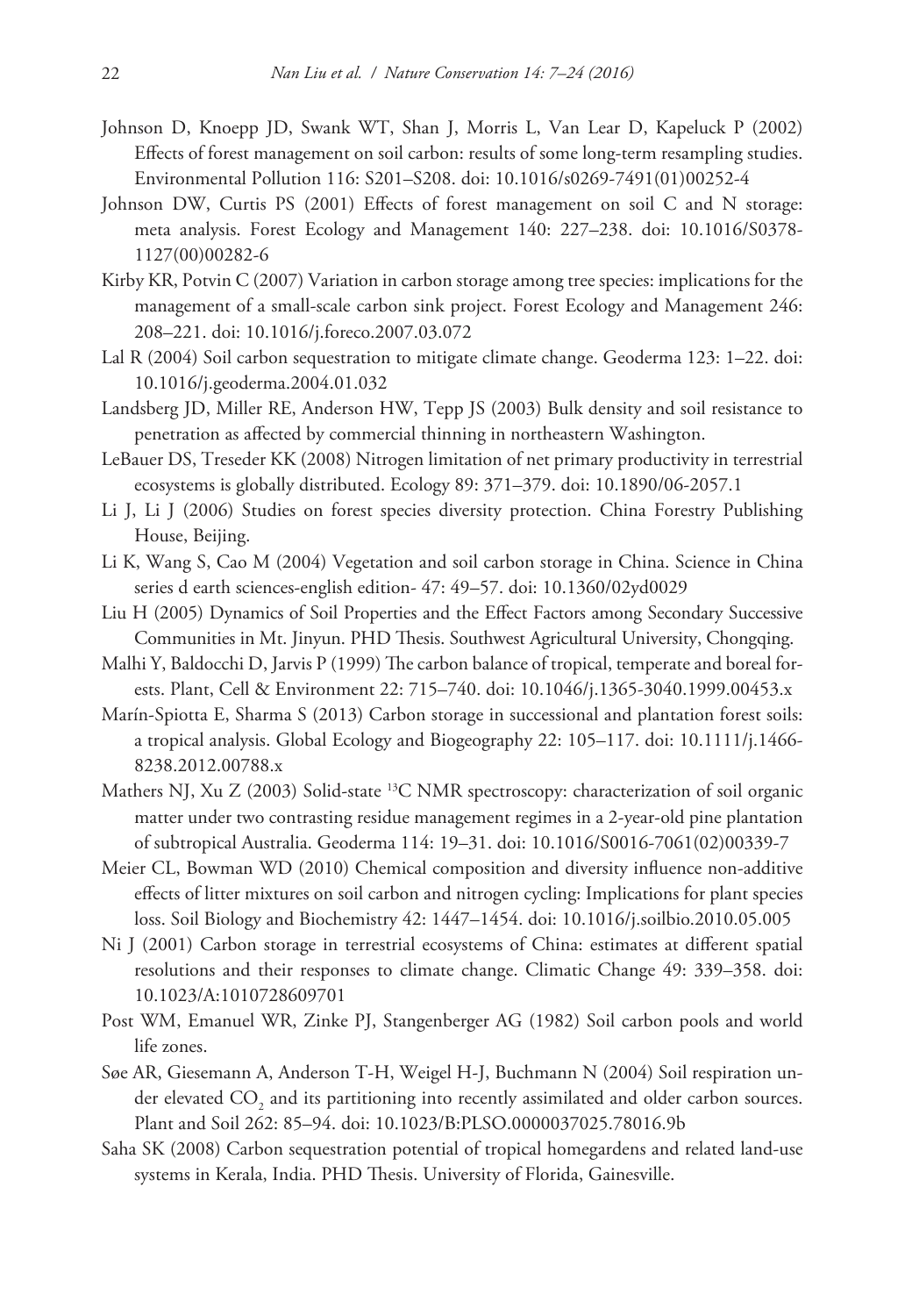- Saha SK, Nair PR, Nair VD, Kumar BM (2009) Soil carbon stock in relation to plant diversity of homegardens in Kerala, India. Agroforestry systems 76: 53–65. [doi: 10.1007/s10457-](http://dx.doi.org/10.1007/s10457-009-9228-8) [009-9228-8](http://dx.doi.org/10.1007/s10457-009-9228-8)
- Sayer EJ, Heard MS, Grant HK, Marthews TR, Tanner EV (2011) Soil carbon release enhanced by increased tropical forest litterfall. Nature Climate Change 1: 304–307. [doi: 10.1038/](http://dx.doi.org/10.1038/nclimate1190) [nclimate1190](http://dx.doi.org/10.1038/nclimate1190)
- Schaefer DA, Feng W, Zou X (2009) Plant carbon inputs and environmental factors strongly affect soil respiration in a subtropical forest of southwestern China. Soil Biology and Biochemistry 41: 1000–1007. [doi: 10.1016/j.soilbio.2008.11.015](http://dx.doi.org/10.1016/j.soilbio.2008.11.015)
- Schimel DS (1995) Terrestrial ecosystems and the carbon cycle. Global change biology 1: 77–91. [doi: 10.1111/j.1365-2486.1995.tb00008.x](http://dx.doi.org/10.1111/j.1365-2486.1995.tb00008.x)
- Simón N, Montes F, Díaz-Pinés E, Benavides R, Roig S, Rubio A (2013) Spatial distribution of the soil organic carbon pool in a Holm oak dehesa in Spain. Plant and soil 366: 537–549. [doi: 10.1007/s11104-012-1443-9](http://dx.doi.org/10.1007/s11104-012-1443-9)
- Staff SS (2010) Keys to Soil Taxonomy. United States Department of Agriculture Natural Resources Conservation Service.
- Sulzman EW, Brant JB, Bowden RD, Lajtha K (2005) Contribution of aboveground litter, belowground litter, and rhizosphere respiration to total soil  $\mathrm{CO}_2$  efflux in an old growth coniferous forest. Biogeochemistry 73: 231–256. [doi: 10.1007/s10533-004-7314-6](http://dx.doi.org/10.1007/s10533-004-7314-6)
- Tarnocai C, Canadell J, Schuur E, Kuhry P, Mazhitova G, Zimov S (2009) Soil organic carbon pools in the northern circumpolar permafrost region. Global biogeochemical cycles 23. [doi: 10.1029/2008gb003327](http://dx.doi.org/10.1029/2008gb003327)
- Tilman D, Lehman CL, Thomson KT (1997) Plant diversity and ecosystem productivity: theoretical considerations. Proceedings of the National Academy of Sciences 94: 1857–1861. [doi: 10.1073/](http://dx.doi.org/10.1073/pnas.94.5.1857) [pnas.94.5.1857](http://dx.doi.org/10.1073/pnas.94.5.1857)
- Upson M, Burgess P (2013) Soil organic carbon and root distribution in a temperate arable agroforestry system. Plant and soil 373: 43–58. [doi: 10.1007/s11104-013-1733-x](http://dx.doi.org/10.1007/s11104-013-1733-x)
- Vandermeer JH (1989) The ecology of intercropping. Cambridge University Press, Cambridge, 1–249. [doi: 10.1017/cbo9780511623523](http://dx.doi.org/10.1017/cbo9780511623523)
- Vitousek PM, Howarth RW (1991) Nitrogen limitation on land and in the sea: how can it occur? Biogeochemistry 13: 87–115. [doi: 10.1007/BF00002772](http://dx.doi.org/10.1007/BF00002772)
- Waisel Y, Eschel A, Kafkafi U (1991) Plant roots: the hidden half. Marcel Dekker, Inc., New York.
- Wang W, Lei X, Ma Z, Kneeshaw DD, Peng C (2011) Positive Relationship between Aboveground Carbon Stocks and Structural Diversity in Spruce-Dominated Forest Stands in New Brunswick, Canada. Forest Science 57.
- Wei XH, Sun G (2009) Watershed ecosystem processes and management. Higher Education Press, Beijing.
- Woodwell GM (1984) The role of terrestrial vegetation in the global carbon cycle: measurement by remote sensing. John Wiley & Sons Ltd., Hoboken.
- Wu H, Guo Z, Peng C (2003) Land use induced changes of organic carbon storage in soils of China. Global Change Biology 9: 305–315. [doi: 10.1046/j.1365-2486.2003.00590.x](http://dx.doi.org/10.1046/j.1365-2486.2003.00590.x)